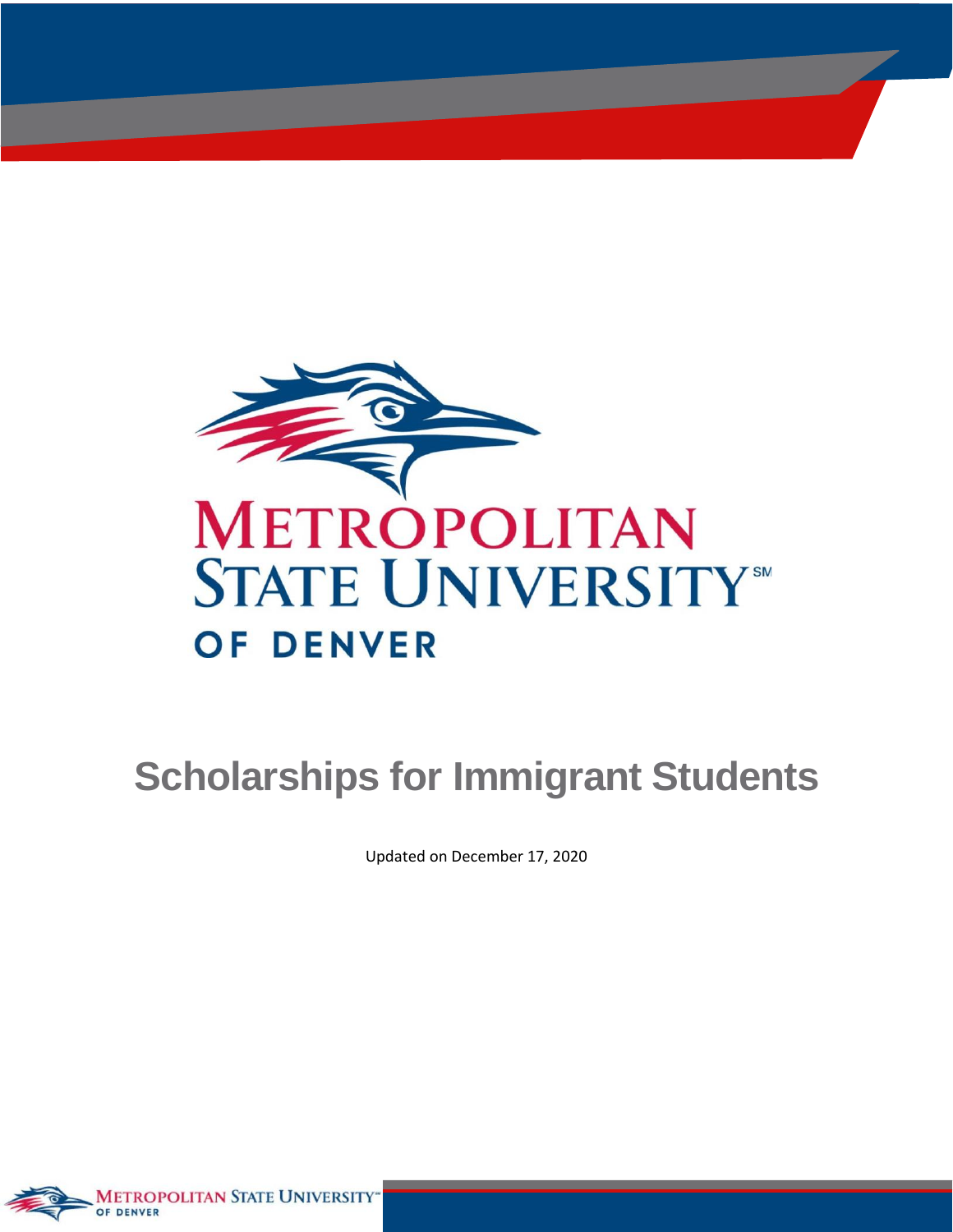

Scholarships are organized by month in alphabetic order. You will see a Colorado symbol next to local Colorado scholarships; we encourage students to apply to MSU Denver's institutional funds first. In addition, we encourage our Colorado students to apply to local scholarships first and then the national scholarships as they have a greater competition of other students applying. We hope that this guide will lead you one step closer to achieving your educational dreams. If you find a local/national scholarship open to our undocumented or DACA students that is not listed, please let us know at **ImmServices@msudenver.edu**.

Some scholarships are still closed for 2020 but may open later this year

# **Contents**

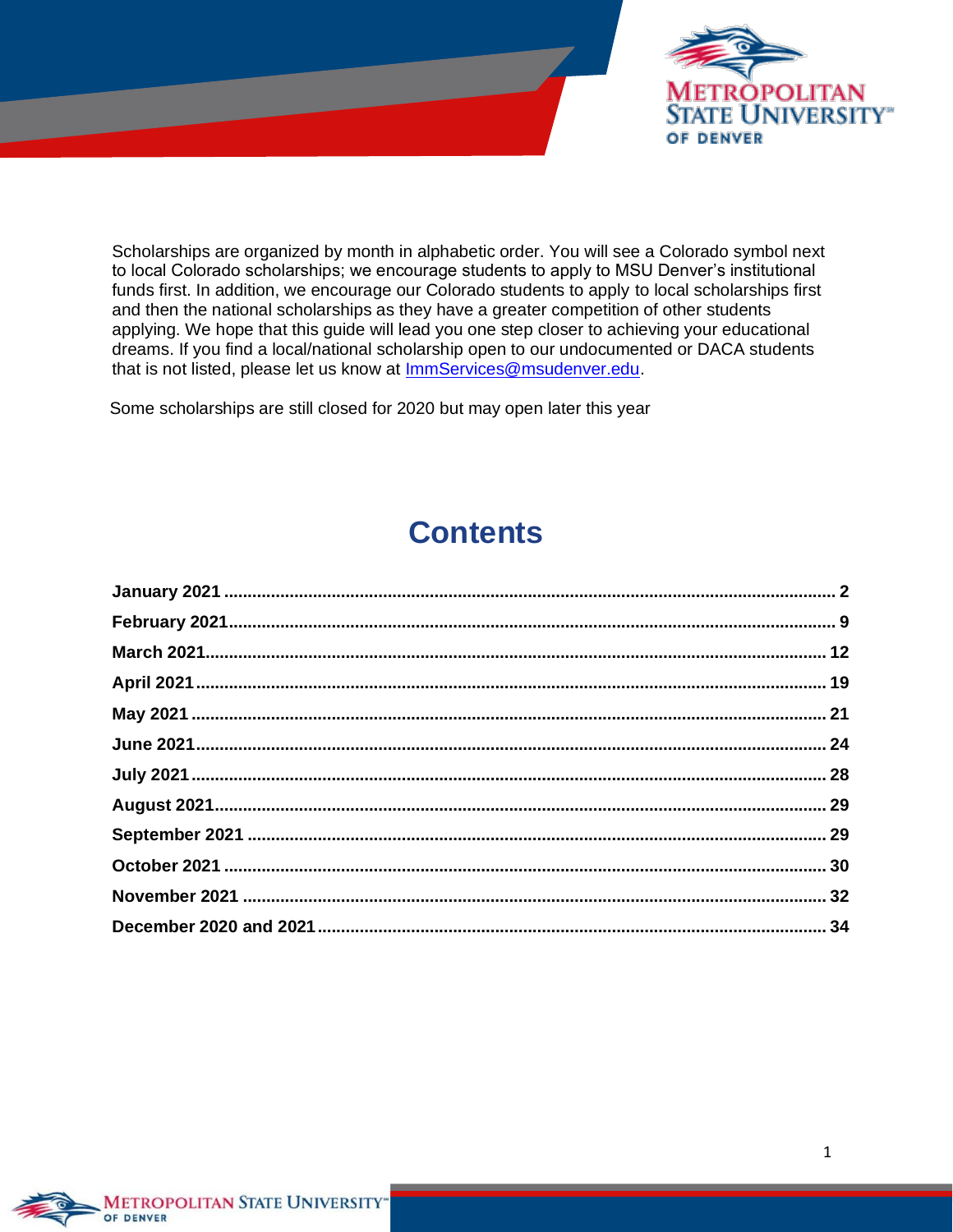

### <span id="page-2-0"></span>**January 2021**

#### **MarvelOptics.com Scholarship Program**

- Due: The essay submission deadline is 12:00 midnight EST August 15<sup>th</sup> for the Fall semester and January  $5<sup>th</sup>$  for the Spring semester
- Award: \$1,500
- Academic Level: Undergraduate Student
- Region: National
- Field of Study: Any
- Eligibility: Current, full-time student at a 2 or 4-year American college

Link: [marveloptics.com/blog/scholarship-program](https://marveloptics.com/blog/scholarship-program)

#### **American Water Works Association Scholarships**

- Due: January 4, 2021
- Award: \$5,000 \$30,000
- Academic Level: Undergraduate Student, Recent Graduate, Graduate Student
- Region: National
- Field of Study: STEM
- Eligibility: Enrolled at colleges or universities in the U.S., Canada, Guam, Mexico or Puerto Rico Check website for scholarship-specific eligibilities • AWWA employees and their immediate family members are not eligible to apply for any scholarships, awards or fellowships • GPA requirement: Varies by scholarship

Link: [www.awwa.org/Membership-Volunteering/ Students-Young-Professionals/AWWA-Scholarships](https://www.awwa.org/Membership-Volunteering/%20Students-Young-Professionals/AWWA-Scholarships)

[https://www.awwa.org/Membership-Volunteering/Students-Young-Professionals/AWWA-](https://www.awwa.org/Membership-Volunteering/Students-Young-Professionals/AWWA-Scholarships/Scholarship-FAQ)[Scholarships/Scholarship-FAQ](https://www.awwa.org/Membership-Volunteering/Students-Young-Professionals/AWWA-Scholarships/Scholarship-FAQ)

#### **AWM Essay Contest -** Submission Period. **December 1 – February 1 through [MathPrograms.org](https://www.mathprograms.org/). award not specified**

<https://awm-math.org/awards/student-essay-contest/#993b1b1ac46c36988>

submission through [MathPrograms.org](https://www.mathprograms.org/).

• This essay contest is open to students in the following categories: (Grades 6-8, Grades 9-12 and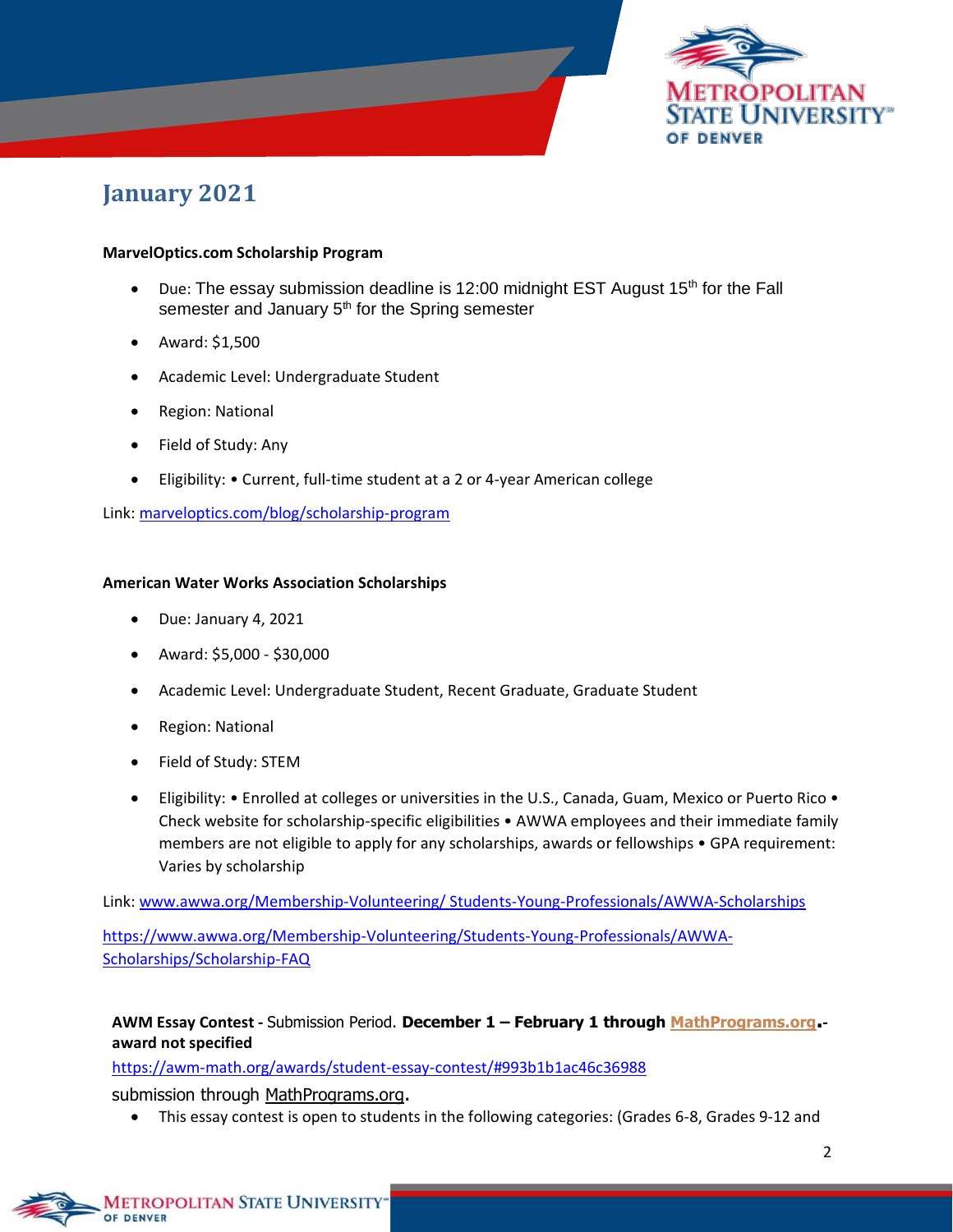

Undergraduate)

• Your essay should be based primarily on an interview with a woman currently working in a mathematical career. The submission must be in essay form, not just a transcript of your interview. The essay should be approximately 500 to 1000 words in length.

#### **Elie Wiesel Foundation for Humanity- Deadline January 21st 2021**

<https://eliewieselfoundation.org/prize-ethics/contest/>

[eliewieselfoundation.org/prize-ethics/contest/](https://eliewieselfoundation.org/prize-ethics/contest/)

Registered undergraduate full-time juniors or seniors at accredited four-year colleges or universities in the United States during Fall 2019 Semester.

Essay Topics:

- Personal Issue
- Family matter
- Travel incident
- Academic inquiry
- Dilemma in literature or film
- Recent article or editorial in major newspaper
- Current conflict in American life
- International crisis

**Free port- McMoRan - January 28, 2021 - \$1,200 to \$5,500**

**<https://www.freeportinmycommunity.com/employees/-scholarship-programs>**

- Open for Children (biological or adopted) of Freeport-McMoRan full-time Employees working at a U.S. location
- Must be enrolled as a full-time student as a freshman, sophomore, or junior and pursuing a baccalaureate degree at a 2 or 4 year college.
- Must have a GPA of 2.5 or higher.

#### **May Firm Injury Scholarship**

- Due: January 15, 2021
- Award: \$1,000
- Academic Level: Undergraduate Student, Recent Graduate, Graduate Student, Community College Student
- Region: National Field of Study: Any Eligibility: Enrolled in a community college or university
- Link: [mayfirm.com/scholarship](https://mayfirm.com/scholarship)

#### **NSHSS-DECA Entrepreneurial Scholar Awards**

• Due: January 15, 2021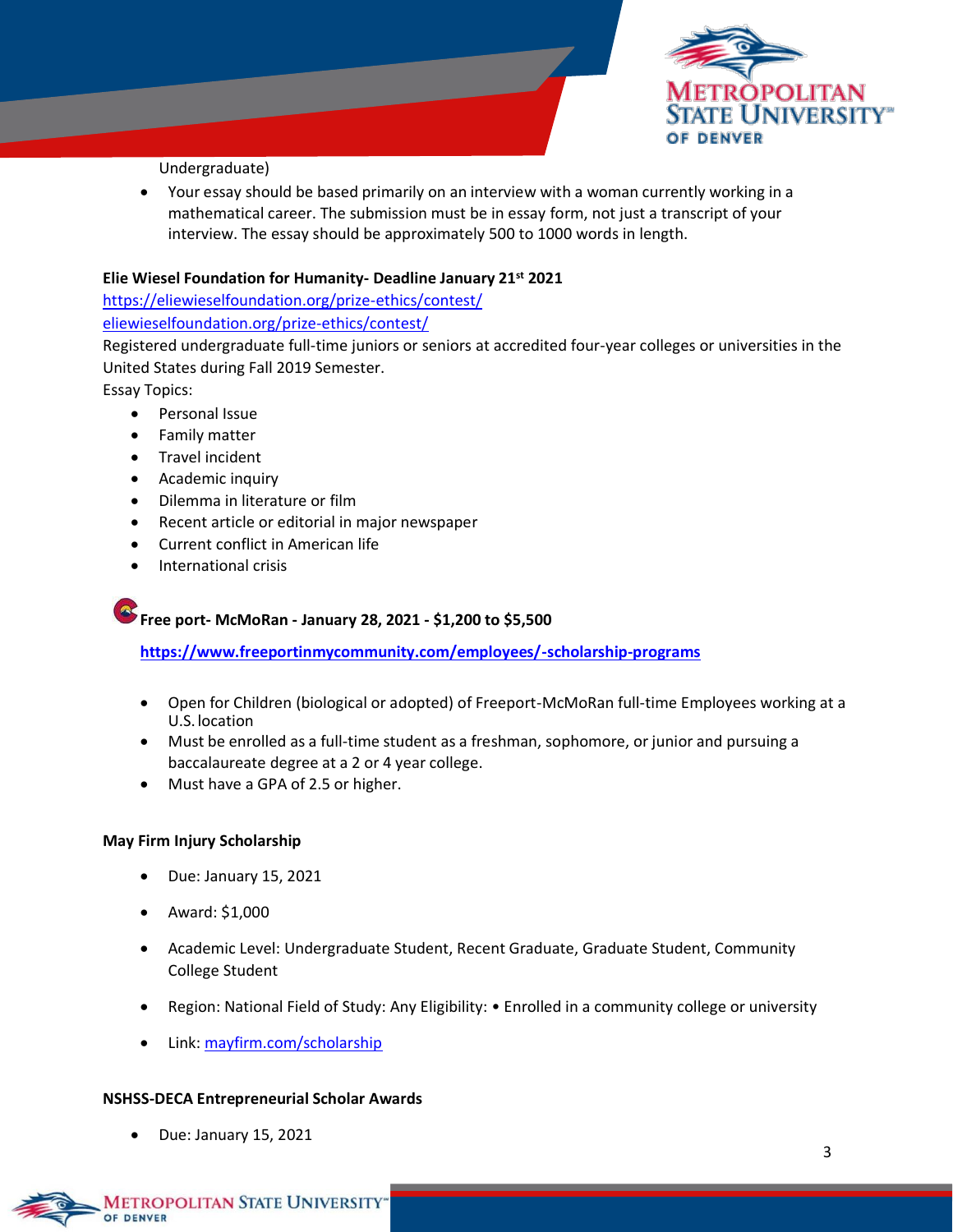

- Award: \$500
- Academic Level: High School Junior or Senior
- Region: National
- Field of Study: Business, Marketing, Finance or Hospitality
- Eligibility: Current NSHSS or DECA member GPA requirement: 3.5

Link: <https://www.nshss.org/scholarships/s/nshss-deca-icdc-conference-scholarship/>

#### **Microsoft Tuition Scholarship – Due: January 31, 2021- Award not specified**

[careers.microsoft.com/students/us/en/usscholarshipprogram](https://careers.microsoft.com/students/us/en/usscholarshipprogram) 

- Attend a 4-year university in United States, Canada, or Mexico.
- Completing an undergraduate degree in computer science, computer engineering, or a related technical discipline such as electrical engineering, math, or physics and demonstrate an interest in computer science.
- Because the scholarship is merit based. 3.0 cumulative GPA out of 4.0.

#### **Diversity Conference Scholarship**

- Due: January
- Award: \$1,200
- Academic Level: Undergraduate Student, Recent Graduate, Graduate Student
- Region: National
- Field of Study: STEM
- Eligibility: Enrolled full-time in a bachelor's, master's or PhD program at a 4-year college or university • Pursuing Computer Science, Computer Engineering or a related STEM field • GPA requirement: 3.0

Link: [careers.microsoft.com/students/us/en/ usscholarshipprogram](https://careers.microsoft.com/students/us/en/usscholarshipprogram)

#### **PRSA Foundation Scholarships**

- Due: January
- Award: \$300 \$7,500
- Academic Level: Undergraduate Student, Recent Graduate, Graduate Student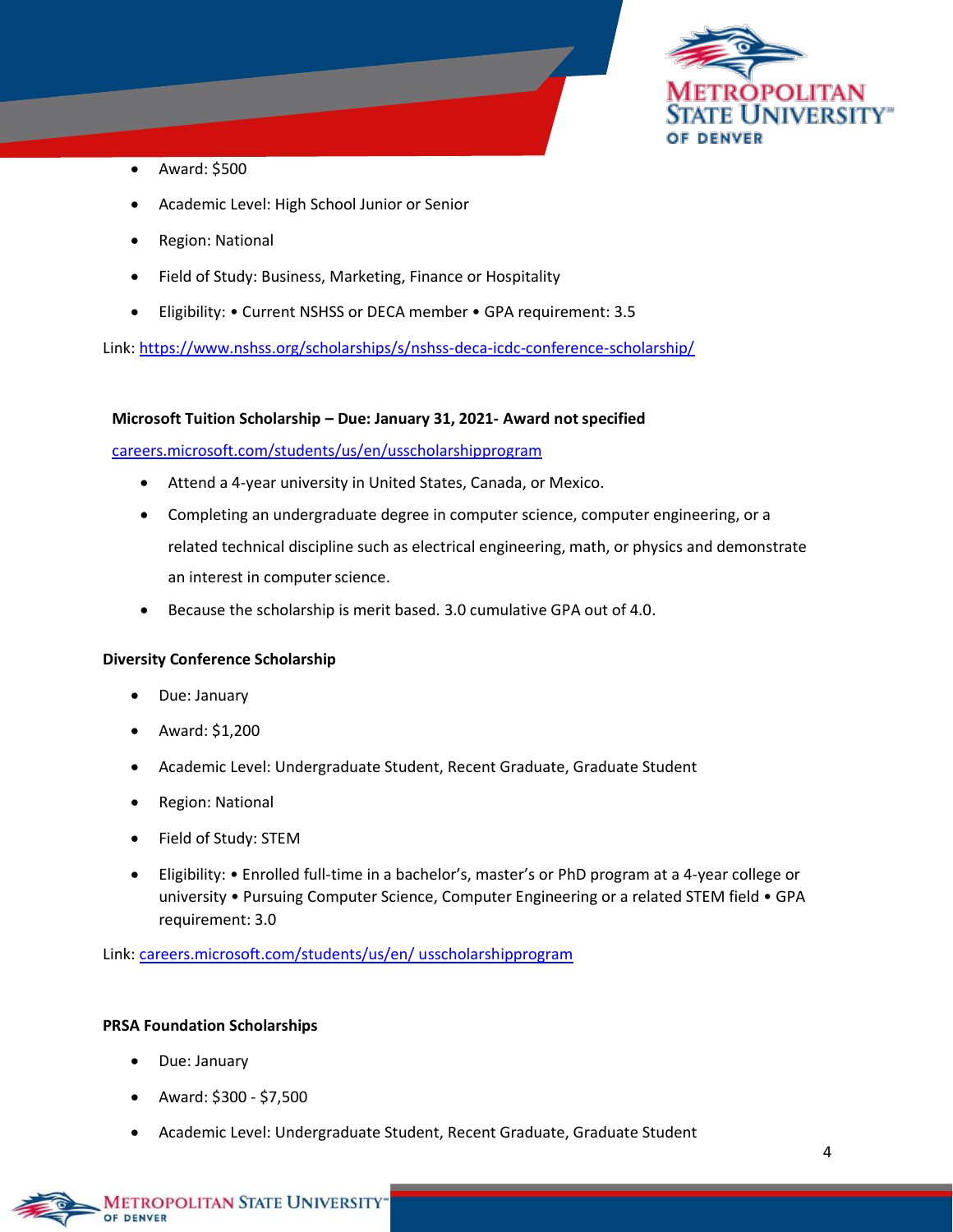

- Region: National Field of Study: Public Relations
- Eligibility: Check website for scholarship-specific eligibility criteria and due dates

Link: [www.prsafoundation.org/scholarships-awards/](https://www.prsafoundation.org/scholarships-awards/axia-public-relations-scholarship/)

<https://www.prsafoundation.org/scholarships-awards/>

#### **Latinas First Foundation – January 17, 2021 – Award varies**

**<https://latinasfirstfoundation.org/scholarship-application-2020/>**

- High school senior, undergraduate, or graduate Latina student
- Leaders inside and outside of the classroom
- Must pay it forward
- If you receive the Latinas First Foundation scholarship, you are required to attend the LFF Luncheon

#### **Point Foundation (LGBT/LGBT Ally) - January 25, 2021 - \$ Award not specified**

<https://pointfoundation.org/point-apply/apply-now/>

- History of leadership and/or ally-ship in issues that affect the LGBT/ Queer community.
- Must plan to continue this leadership in the future.
- Must be enrolled or intending to enroll at an accredited college or university based in the United States, including Hawaii and Alaska, in the fall of 2020
- No specific GPA but seeking candidates with high academic performance.

#### **Que Llueva Café - Opens January 13, 2021 - \$500**

[http://www.ca-core.org/que\\_llueva\\_cafe\\_scholarship\\_program](http://www.ca-core.org/que_llueva_cafe_scholarship_program)\_

- Must be of Chicano/Latino descent
- Must be an undocumented student, defined as someone who was born outside of the U.S. and lives here without legal permission of the federal government
- Must be or will be a high school or GED graduate who will enroll for the first time in an accredited college or university in the U.S. or Puerto Rico for the 2017-18 academic year.

#### **Sibling Rivalry Press- UndocuPoets Fellowship – January 15, 2021 - \$500**

<https://siblingrivalrypress.com/undocupoets-fellowship/>

• Must be an undocumented or previously undocumented poet

#### **The Google Lime Scholarship - January - \$5,000 to \$10,000**

<https://edu.google.com/scholarships/the-google-lime-scholarship/>

- Have, or consider themselves to have, a visible or invisible disability (see Lime Connect's approach to disability here)
- Be currently enrolled as an undergraduate or graduate student at a university for the 2020-21 academic year
- Plan to enroll as a full-time student at a university in the United States or Canada for the 2020-21 academic year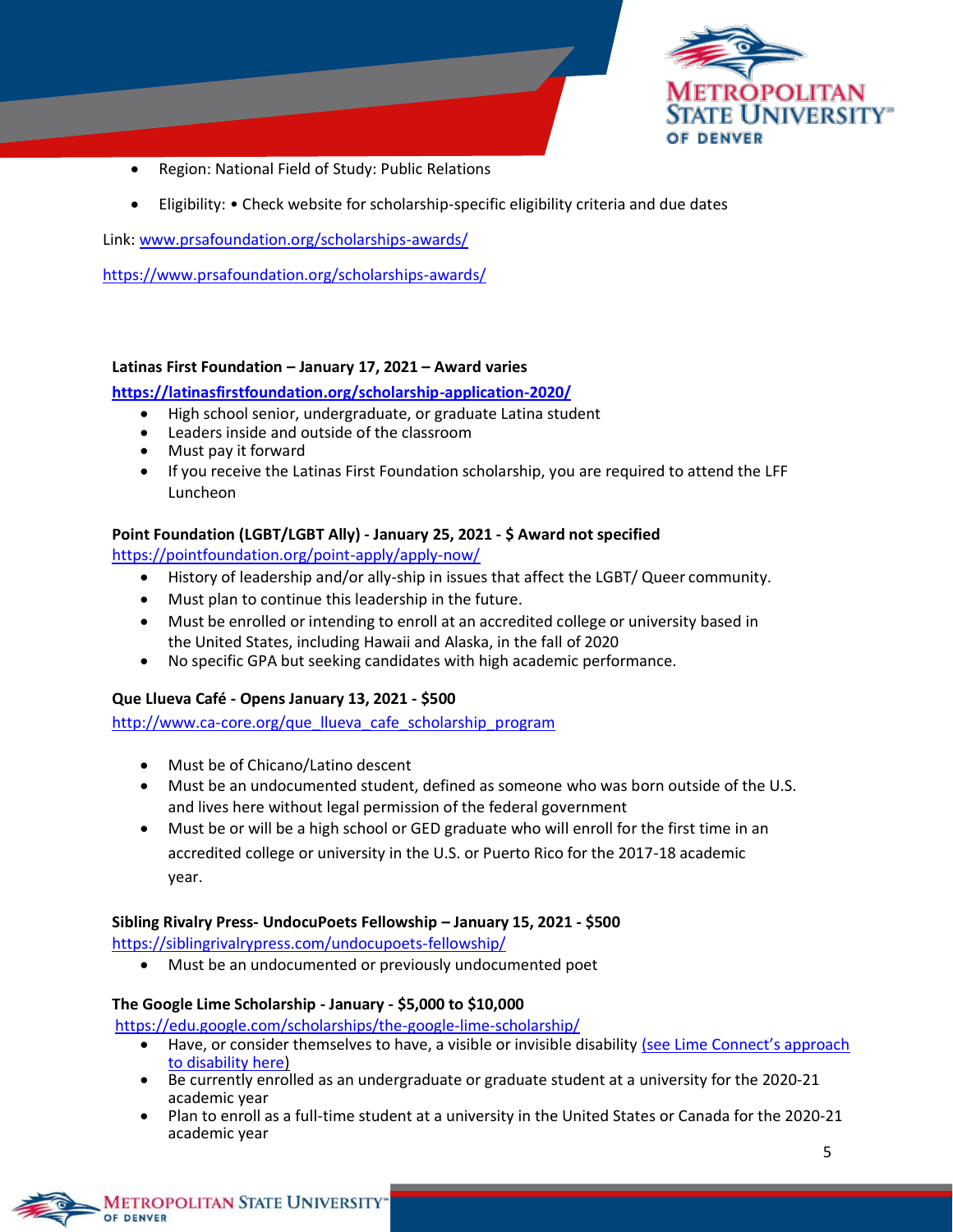

- Maintain a strong academic performance
- Be pursuing a degree in computer science, computer engineering or a degree in a closely related technical field
- Exemplify leadership and demonstrate passion for computer science and technology

#### **The Princeton Prize in Race Relations - January 31, 2021 through March 1st, 2021 - \$1,000**

<https://pprize.princeton.edu/apply>

- Must be enrolled in grades 9-12.
- All applicants must arrange to have a supporter fill in and submit this form. The supporter must be a teacher, adviser, community or religious leader, or other responsible individual—not related to the candidate—who knows about the candidate's participation in the activity described in the application.

#### **Union Plus - January 31, 2021 - \$500-\$4,000**

<https://www.unionplus.org/benefits/money/union-plus-scholarships>

- Current and retired members of participating unions, their spouses and their dependent children (as defined by the IRS regulations)
- At least one year of continues union membership by the applicant, applicant's spouse or parent (if applicant is dependent)
- The one year minimum must be satisfied by May 31, 2019
- 3.0 GPA or higher recommended

#### **BMI Student Composer Award Award: \$500 – \$5,000. Deadline: February 1, 2021**

BMI Foundation

[http://bmifoundation.org/programs/info/bmi\\_student\\_composer\\_awards](http://bmifoundation.org/programs/info/bmi_student_composer_awards) Requirements:

- Must be a citizen of a country in the Western Hemisphere.
- Currently studying music, either in an educational institution or privately.
- Under the age of 28 as of time of submission.
- Has not won a BMI Student Composer Award more than two times (Honorable Mention excluded).

#### **The Altman & Altman Law School**

- Scholarship Due: November 1, 2020 December 1, 2020
- The winner of the scholarship will be announced on January 15, 2021.
- Award: \$1,500
- Academic Level: Undergraduate Student, Graduate Student
- Region: National
- Field of Study: Law
- Eligibility: Current undergraduate or law student in a JD, LLB or LLM program Preference for students in Boston metropolitan area

Link: <https://www.altmanllp.com/scholarship.html>

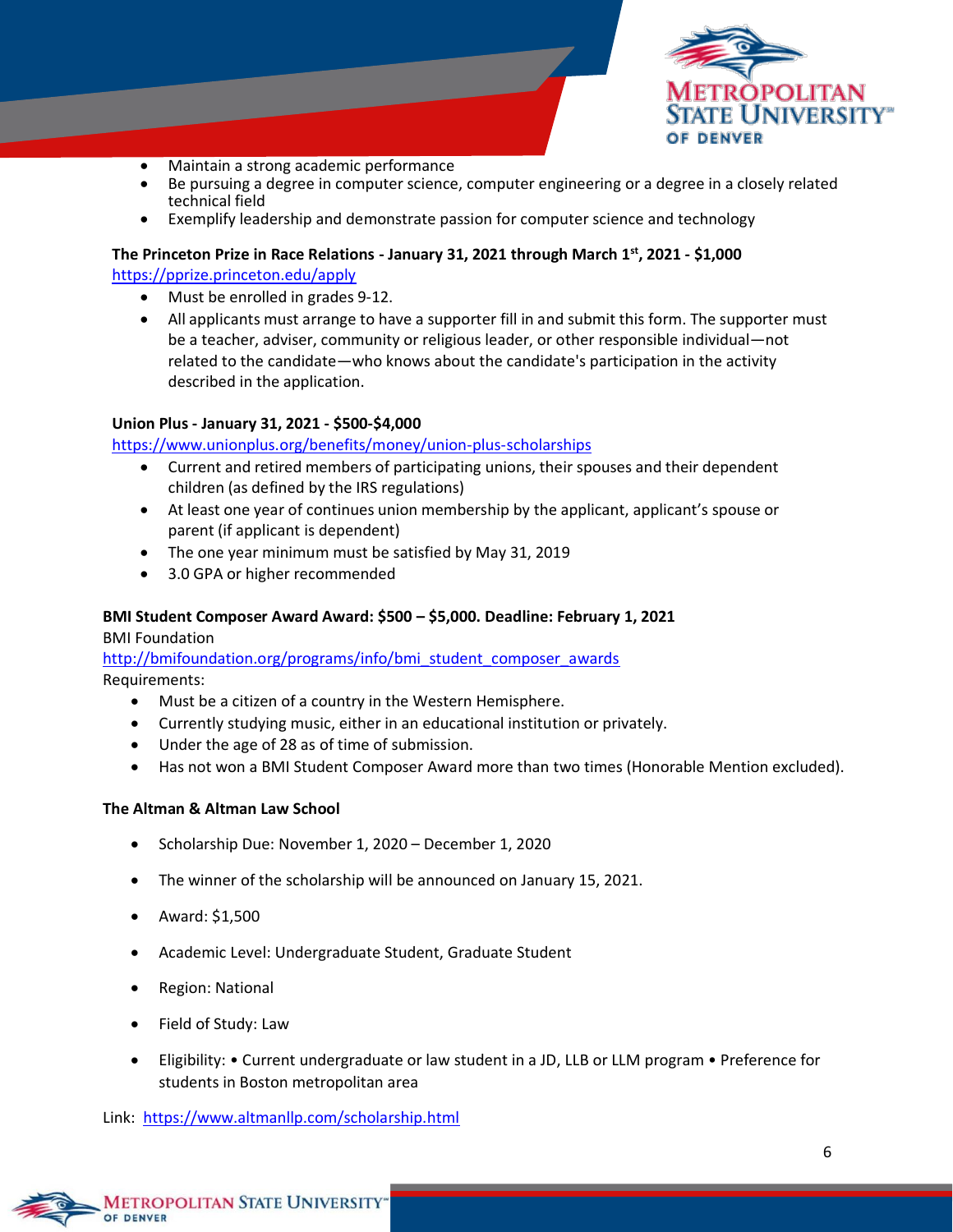

#### **Ascent Law Scholarship**

- Due: January 17, 2021
- Award: \$1,000
- Academic Level: Undergraduate Student, Graduate Student
- Region: National
- Field of Study: Law

Eligibility: • All college students and law school students

Link: [www.ascentlawfirm.com/scholarship/](http://www.ascentlawfirm.com/scholarship/)

#### **Samuel Huntington Public Service Award**

- Due: January 15, 2021
- Award: \$7,500 \$15,000
- Academic Level: College Senior
- Region: National
- Field of Study: Public Service
- Eligibility: Graduating senior from a college or university in the U.S. pursuing public service anywhere in the world • Must submit brief abstract of the proposal and estimated budget

Link: [www.samuelhuntingtonaward.org/apply](https://www.samuelhuntingtonaward.org/apply)

#### **Point Foundation Scholarship**

- Due: January 28, 2021
- Award: \$2,000 \$4,800
- Academic Level: High School Senior, Undergraduate Student, Graduate Student
- Region: National
- Field of Study: Any

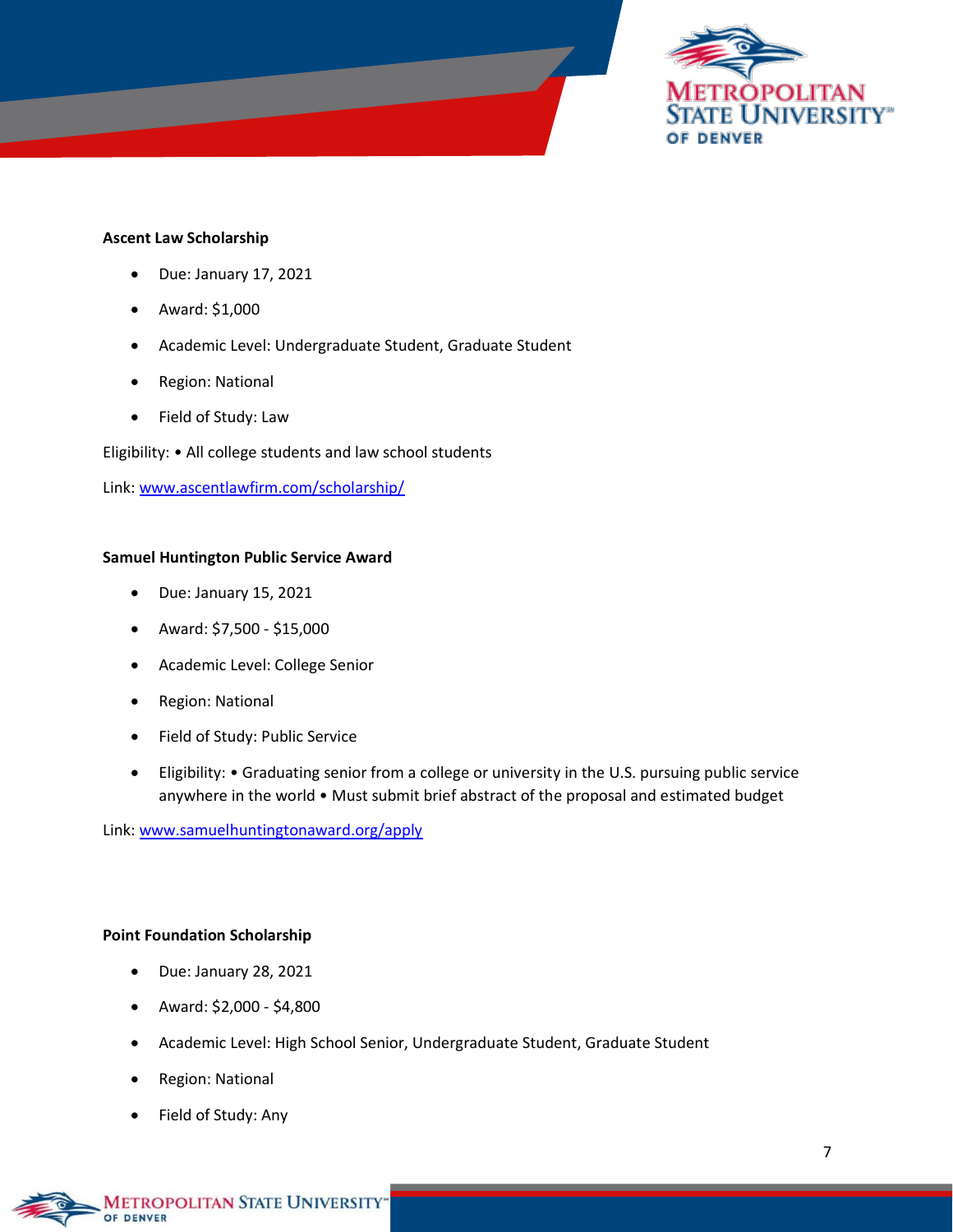

- Eligibility: Must be "out" as a person identified as a member of the LGBTQ community Enrolled in a degree-granting undergraduate or graduate or doctoral program • Students in post-doctoral research programs are not eligible
- Link: [pointfoundation.org/point-apply/apply-now/](https://pointfoundation.org/point-apply/apply-now/)

#### **AIAA Foundation Undergraduate Scholarship**

- Due: January 31, 2021
- Award: Varies
- Academic Level: Undergraduate
- Student Region: National
- Field of Study: STEM
- Eligibility: Current AIAA Student member in good standing Completed at least 1 academic semester of full-time college work • Enrolled in an accredited college or university in the U.S. or U.S. Territories (unless noted otherwise) • GPA requirement: 3.3

Link: [www.aiaa.org/get-involved/students-educators/scholarships-graduate-awards/eligibility](https://www.aiaa.org/get-involved/students-educators/scholarships-graduate-awards)[requirements](https://www.aiaa.org/get-involved/students-educators/scholarships-graduate-awards)

[https://www.aiaa.org/get-involved/students-educators/scholarships-graduate-awards/eligibility](https://www.aiaa.org/get-involved/students-educators/scholarships-graduate-awards/eligibility-requirements)[requirements](https://www.aiaa.org/get-involved/students-educators/scholarships-graduate-awards/eligibility-requirements)

#### **California Teachers Association Scholarships**

- Due: January
- Award: \$3,000 \$5,000
- Academic Level: High School Senior, Undergraduate Student, Recent Graduate, Graduate Student
- Region: Regional
- Field of Study: Public Education
- Eligibility: Be a dependent child of active member of CTA, CTA/ NEA-Retired or deceased CTA member attending/ attended continuation high school or alternative education program

Link: [www.cta.org/scholarships](http://www.cta.org/scholarships)

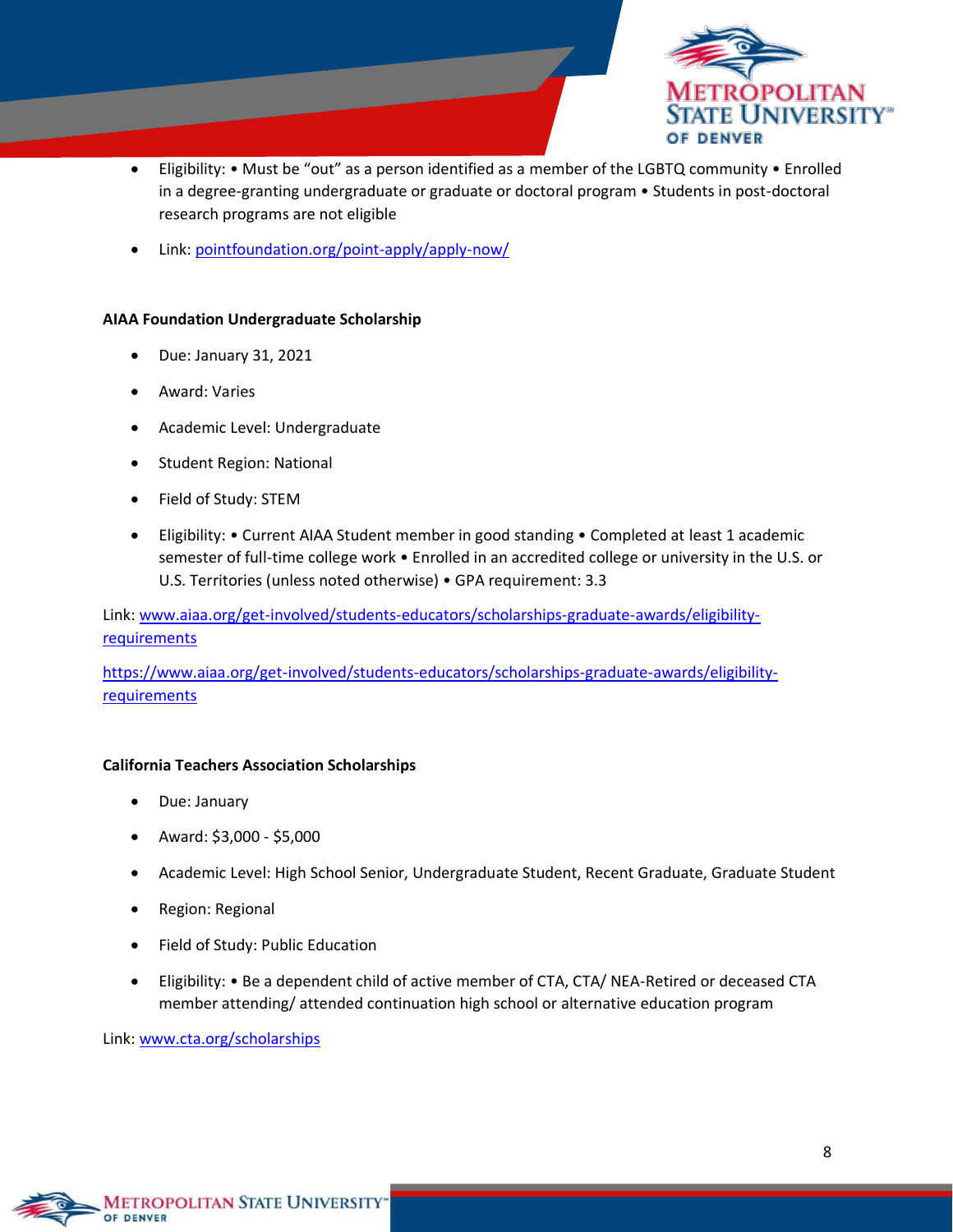

# <span id="page-9-0"></span>**February 2021**

#### **BMI Student Composer Award**

- Due: February 1, 2021
- Award: \$500 \$5,000
- Academic Level: Under the age of 28
- Region: National
- Field of Study: Music
- Eligibility: Be engaged in the study of music with a recognized and established teacher (other than a relative) • Born on or after February 2, 1992 Applicants must be age 27 or younger as of the competition deadline • Must be a citizen of a country in the Western Hemisphere

Link: bmifoundation.org/programs/info/bmi\_student\_composer\_awards



- Attend a DPS High School for all four consecutive years before graduation and be included in the DPS October Count for all four years.
- Graduate from a DPS High School with at least a 2.0 GPA
- Demonstrate financial need
- Students who are ineligible for Federal Student Aid must be lawfully present in the United States or apply to be lawfully present in the United States. (DACA are welcome to apply)

#### **EDSA Minority - February 1, 2021 - \$5,000 - Please search by scholarship name!!**

<https://lafoundation.org/scholarship/scholarships-and-fellowships/awards-available/edsa-scholarship/>

• Eligible candidates are in their final two years of undergraduate study or pursuing a graduate degree in Landscape Architecture.

#### **Hispanic Scholarship Fund - February 15, 2021 - \$500 to \$5,000**

<https://www.hsf.net/>

- Must be of Hispanic Heritage
- 3.0 GPA on a 4.0 scale (or equivalent) for High School Students
- Plan to enroll Full-Time in an accredited, not-for-profit, 4-year university, or graduate school, during the FALL of a scholarship cycle (year)
- U.S. Citizen, Permanent Legal Resident, DACA or Eligible Non-Citizen (as defined by FAFSA)Complete FAFSA or state based financial aid application (if applicable)

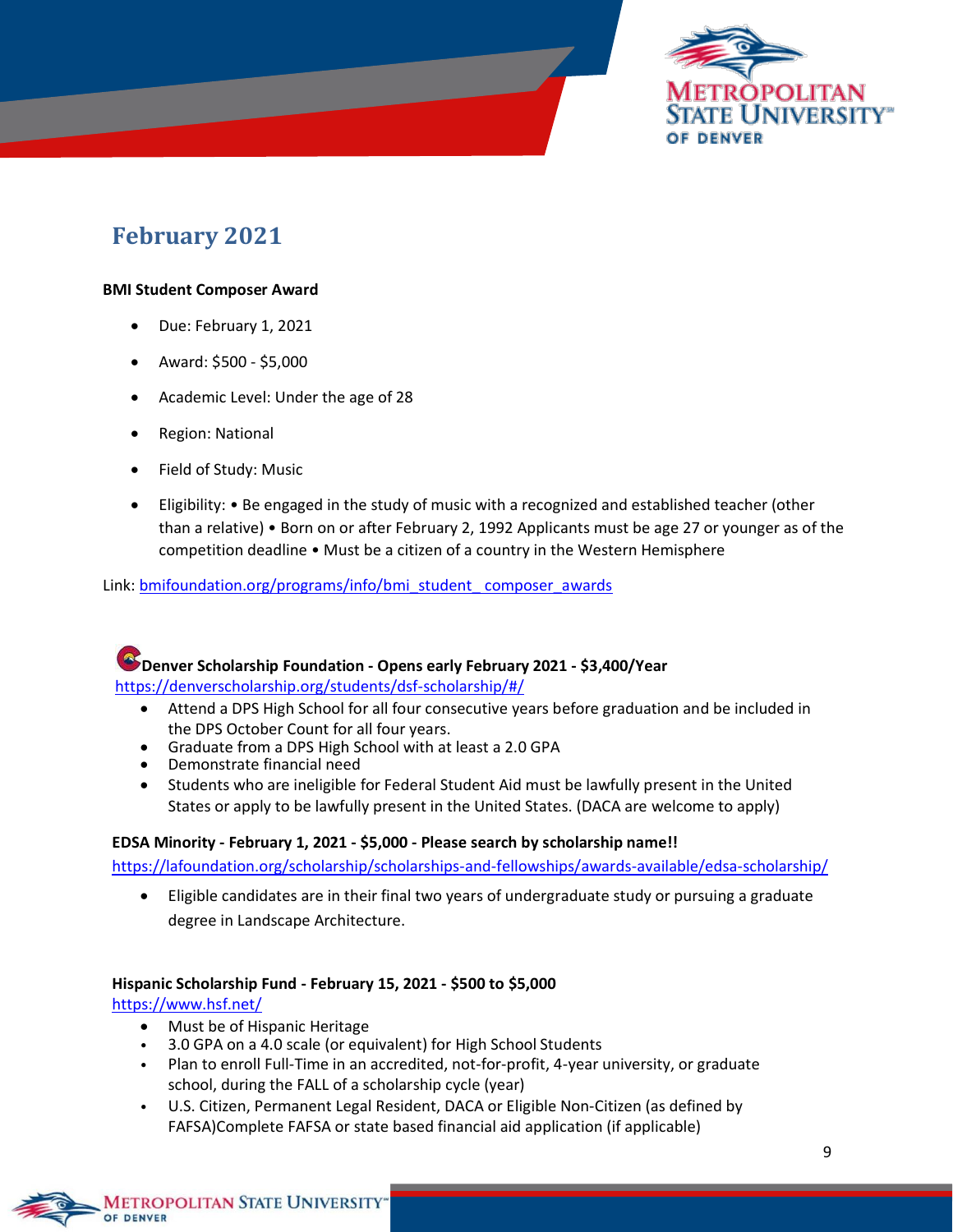

### **PFLAG-HATCH Youth Scholarship Program ((303) 573-5861) February 7, 2021 - \$2,500- \$5,000**

#### <https://www.pflagdenver.org/scholarship>

- Young people who have demonstrated outstanding, direct support to the lesbian, gay, bisexual, transgender, and questioning (LGBTQ) community and advocated equality for all.
- PFLAG Denver will award one or more \$1,000.00 scholarships annually to exceptional Colorado high school students, as well as first- and second-year Colorado college students, with the expectation that they will continue to create meaningful change on their campuses and in their communities.
- The purpose of these scholarships is to reward outstanding LGBTQ students and straight allies, to encourage them to continue and complete post-secondary education, and to promote a positive image of LGBTQ youth.

#### **CHCI United Health Foundation Scholar Intern Program – February 15th, 2021 – amount may vary** <https://chci.org/programs/congressional-internship-program/>

- Full-time enrollment in an accredited four-year university, or graduate/professional program in the United States or Puerto Rico during the 2019-20 academic year
	- o High school seniors are NOT eligible to apply; you must already be enrolled in a postsecondary degree program at the time of application
	- o Undergraduate students who will graduate before May 2021 are not eligible to apply
	- o Any current or prospective graduate/professional student is eligible to apply as long as they will not graduate before May 2021
- Academic degrees must lead to careers as primary care health professionals
- Minimum of 3.0 GPA
- Demonstrate financial aid
- Consistent, active participation in public and/or community service activities
- Strong writing skills
- U.S. citizens, lawful permanent residents, asylees, or individuals with Deferred Action for Childhood Arrivals

#### **Optimist International Essay Contest - February 28, 2021 - \$2,500**

<http://www.optimist.org/e/member/scholarships3.cfm>

- Topic for the 2017-18 School Year is: "Can Society Function without Respect?"
- Under the age of 18 years of age as of September 30th of the contest school year and attending school in the US, Canada or the Caribbean.

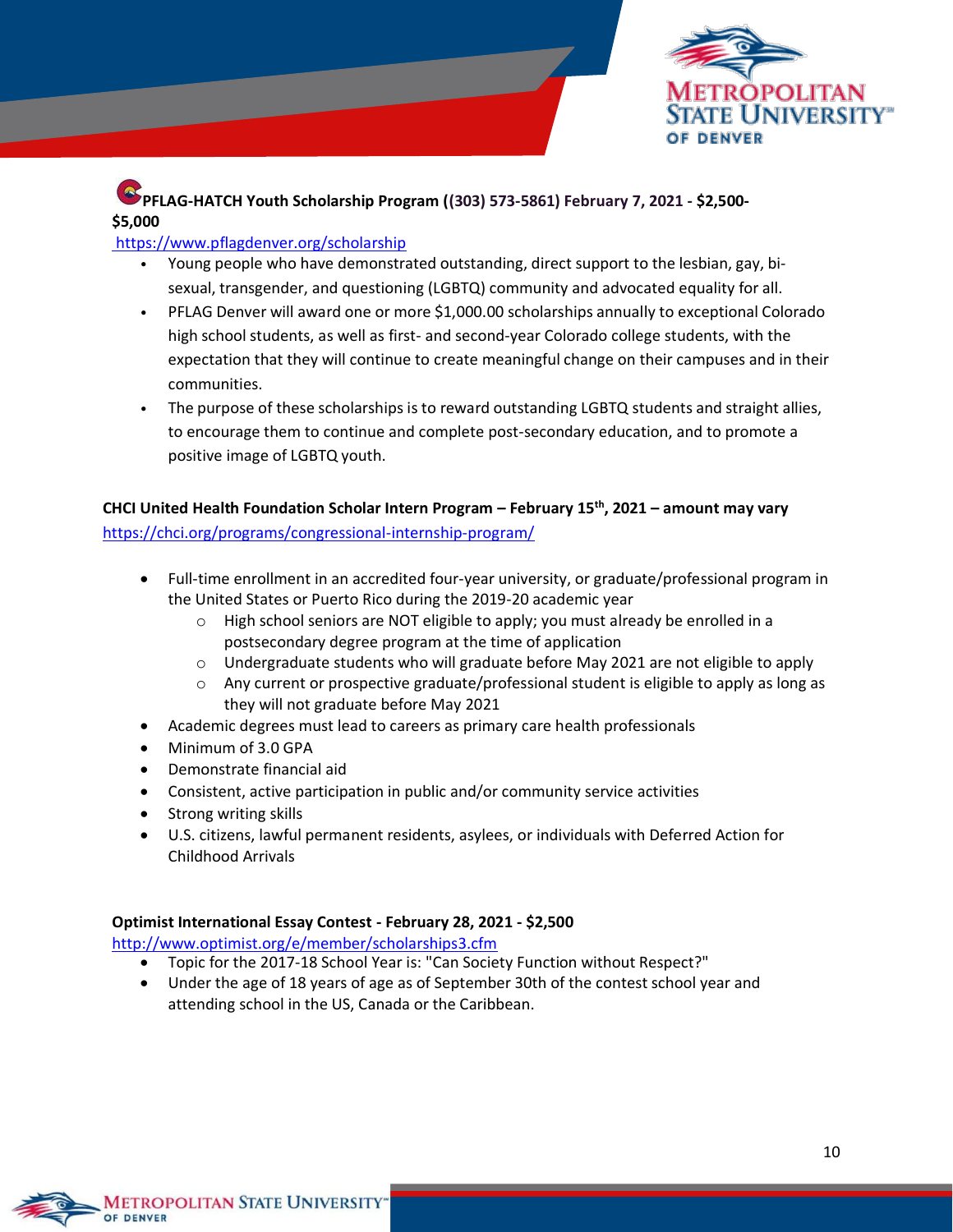

### **THE DREAM.US NATIONAL SCHOLARSHIP - February 25, 2021 - \$10,000+**

<http://www.thedream.us/scholarships/national-scholarship/>

- Please visit each Colorado institution for application deadline details CCD/Metro/CSU
- Came to the United States before reaching your 16th birthday
- Be a first-time college student applying to an associates or bachelor's degree program at one of our partner colleges.
- Are eligible for in-state tuition at the Partner College you want to attend; Have a GPA of 2.5 or greater (or equivalent GED score).
- DACA or TPS eligible and have applied for or received DACA or TPS approval.

### **The American Nuclear Society Scholarship Program - February 1st, 2021 - \$1,000 to \$5,000**

<https://www.ans.org/honors/scholarships/>

- High school senior, undergraduate, graduate student
- Nuclear science, nuclear engineering, or related fields of study
- Be a student member of ANS who has demonstrated a high commitment to the standards set by the Society
- Be enrolled at or planning to attend an accredited institution in the U.S. with an ANS Student Selection or Alpha Nu Sigma chapter
- Taking or planning to take STEM courses with an interest in working in nuclear science technology

#### **The Vegetarian Resource Group - February 20, 2021 - \$5,000 to \$10,000**

<http://www.vrg.org/student/scholar.htm>

- Graduating U.S. high school students who have promoted vegetarianism in their schools and/or communities.
- Vegetarians do not eat meat, fish, or fowl. Vegans are vegetarians who do not use other animal products such as dairy or eggs.

#### **The Asian Pacific Fund- Award: Multiple scholarships available. Deadline: Typically closes in February; please visit website for details.**

<http://asianpacificfund.org/what-we-do/scholarships/apply-for-scholarship/>

465 California Street, Suite 809. San Francisco, CA 94104 Requirements:

<span id="page-11-0"></span>• Varies by scholarship.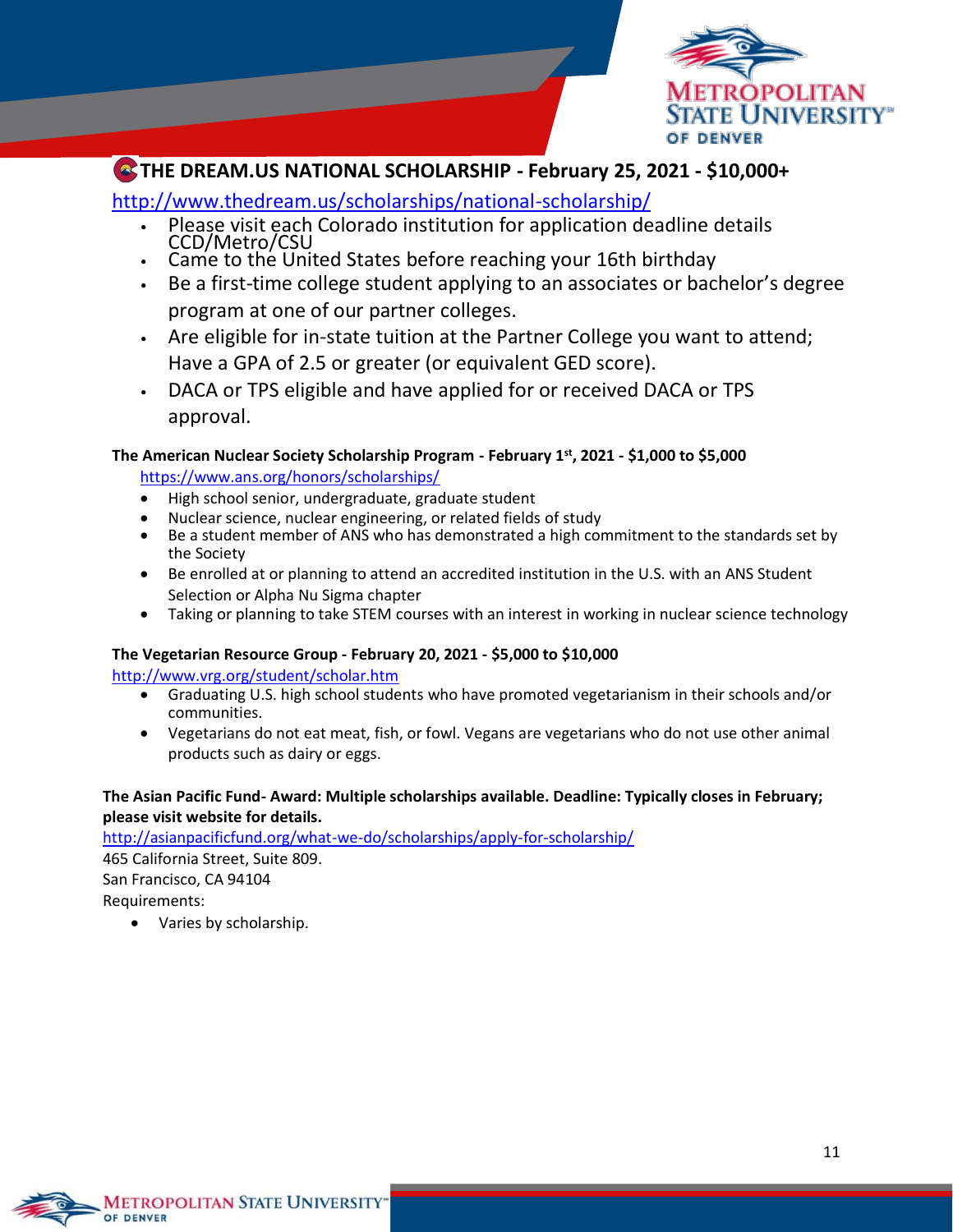

### March 2021

#### **Radio Television digital News Association – Due March 1st, 2021 - Award varies**

[http://www.rtdna.org/content/scholarship\\_info](http://www.rtdna.org/content/scholarship_info)

- Scholarships are open to undergraduate students pursuing careers in radio, television, or digital **journalism**
- Winners must be officially enrolled, full-time sophomores, juniors or seniors in good standing when scholarships are awarded for the 2017-2018 academic year

#### **RTDNA- Carole Simpson – Due March 1st, 2021 - \$2,000**

[http://www.rtdna.org/content/carole\\_simpson\\_scholarship#.VAN91kj6IeU](http://www.rtdna.org/content/carole_simpson_scholarship#.VAN91kj6IeU)

- Must be a fully enrolled college sophomore or higher to receive scholarship.
- May be enrolled in any major so long as your intent is a career in electronic journalism
- Must apply for only one scholarship.

#### **RTDNA - Ed Bradley – Due March 1st, 2021 - \$10,000**

[http://rtdna.org/content/ed\\_bradley\\_scholarship#.VAN9Ykj6IeU](http://rtdna.org/content/ed_bradley_scholarship#.VAN9Ykj6IeU)

- Must be a fully enrolled college sophomore or higher to receive scholarship.
- May be enrolled in any major so long as your intent is a career in electronic journalism
- Must apply for only one scholarship.

#### **RTDNA - Lou & Carole Prato Sports Reporting – Due March 1st, 2021 - \$1,000**

[http://www.rtdna.org/content/lou\\_carole\\_prato\\_sports\\_reporting\\_scholarship#.VAN-iEj6IeU](http://www.rtdna.org/content/lou_carole_prato_sports_reporting_scholarship#.VAN-iEj6IeU)

- Must be a fully enrolled college sophomore or higher to receive scholarship.
- May be enrolled in any major so long as your intent is a career in electronic journalism
- Must apply for only one scholarship.

#### **RTDNA - Mike Reynolds Journalism – Due March 1st, 2021 - \$1,000**

[http://rtdna.org/content/mike\\_reynolds\\_journalism\\_scholarship#.VAN\\_AUj6IeU](http://rtdna.org/content/mike_reynolds_journalism_scholarship#.VAN_AUj6IeU)

- Must be a fully enrolled college sophomore or higher to receive scholarship.
- May be enrolled in any major so long as your intent is a career in electronic journalism
- Must apply for only one scholarship.

#### **RTDNA - Presidents – Due March 1 st, 2021 - \$1,000**

[http://rtdna.org/content/presidents\\_scholarship#.VAN-QUj6IeU](http://rtdna.org/content/presidents_scholarship#.VAN-QUj6IeU)

- Must be a fully enrolled college sophomore or higher to receive scholarship.
- May be enrolled in any major so long as your intent is a career in electronic journalism
- Must apply for only one scholarship.

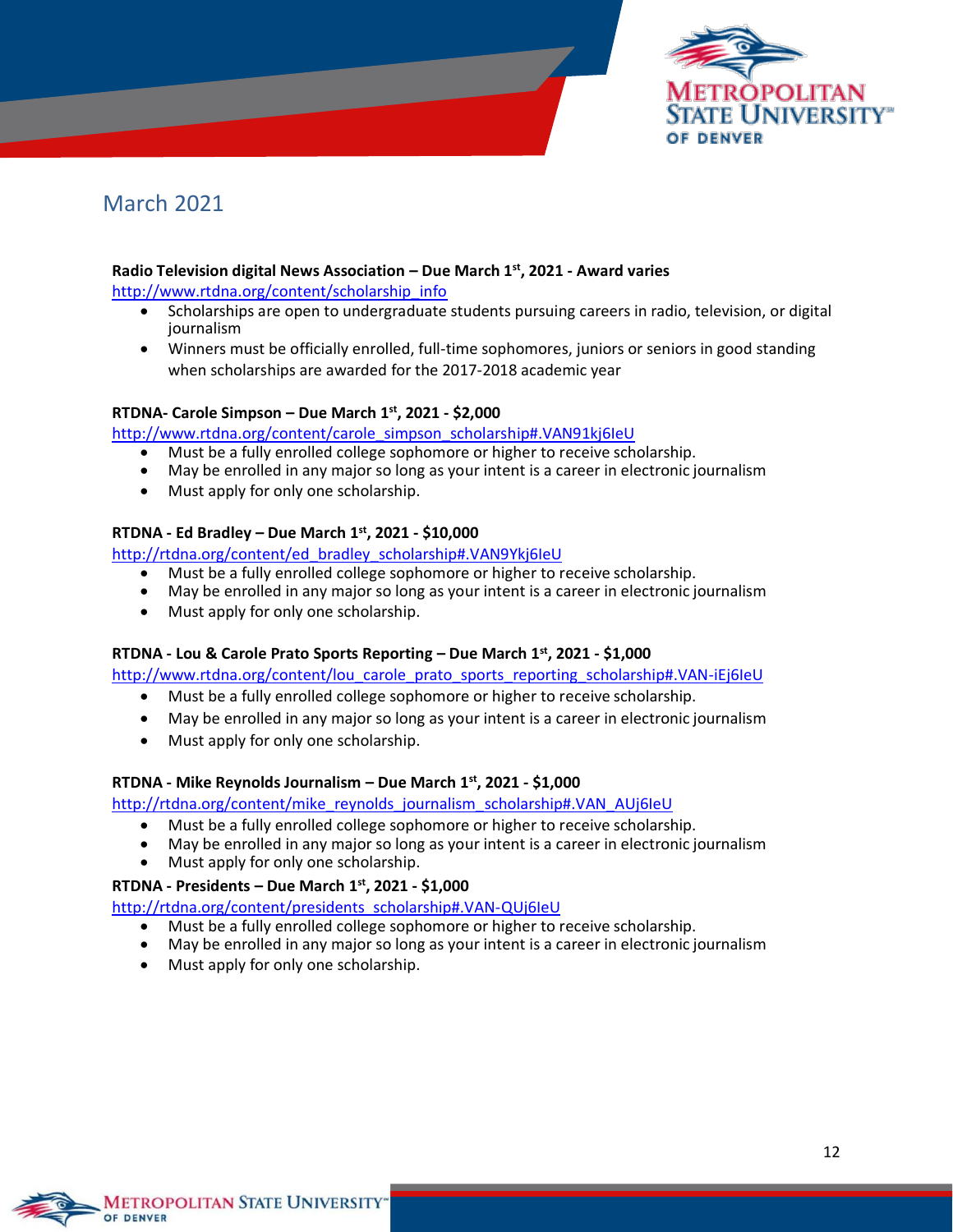

#### **Princeton Prize in Race Relations**

- Due: March 1, 2021
- Award: \$1,000
- Academic Level: High School Student
- Region: Check website for regions
- Field of Study: Any
- Eligibility: Have stood up to intolerance, worked towards greater inclusivity and encouraged understanding and harmony in their communities
- Link:<https://princetonprize.smapply.io/>

<https://pprize.princeton.edu/apply>

#### **Barbara Wiedner and Dorothy Vandercook Peace Scholarship - March 1, 2021 - \$250-\$500**

[https://www.univariety.com/scholarship/Barbara-Wiedner-and-Dorothy-Vandercook-Memorial-Peace-](https://www.univariety.com/scholarship/Barbara-Wiedner-and-Dorothy-Vandercook-Memorial-Peace-Scholarship/bb099c90)[Scholarship/bb099c90](https://www.univariety.com/scholarship/Barbara-Wiedner-and-Dorothy-Vandercook-Memorial-Peace-Scholarship/bb099c90)

• Have a background in leadership or initiative (including volunteer of paid work) relating to peace, social justice, nuclear disarmament, and/or conflict resolution

#### **Because College is Expensive Scholarship - March 31, 2021 - \$500**

<https://cedaredlending.com/scholarship/>

- High school Juniors and Seniors, current college students, adults looking to head back to college or graduate school.
- See website for details

#### **Becca Close Scholarships - March 30, 2021 - \$1,000**

<http://www.beccascloset.org/scholarships/>

- Graduating high school senior in the U.S.
- Will attend a regionally-accredited non-profit 2 or 4-year college/university or technical institution
- Made an outstanding, documented contribution to their local community through volunteer service of any kind
- DACA recipient
- GPA requirement: 2.0

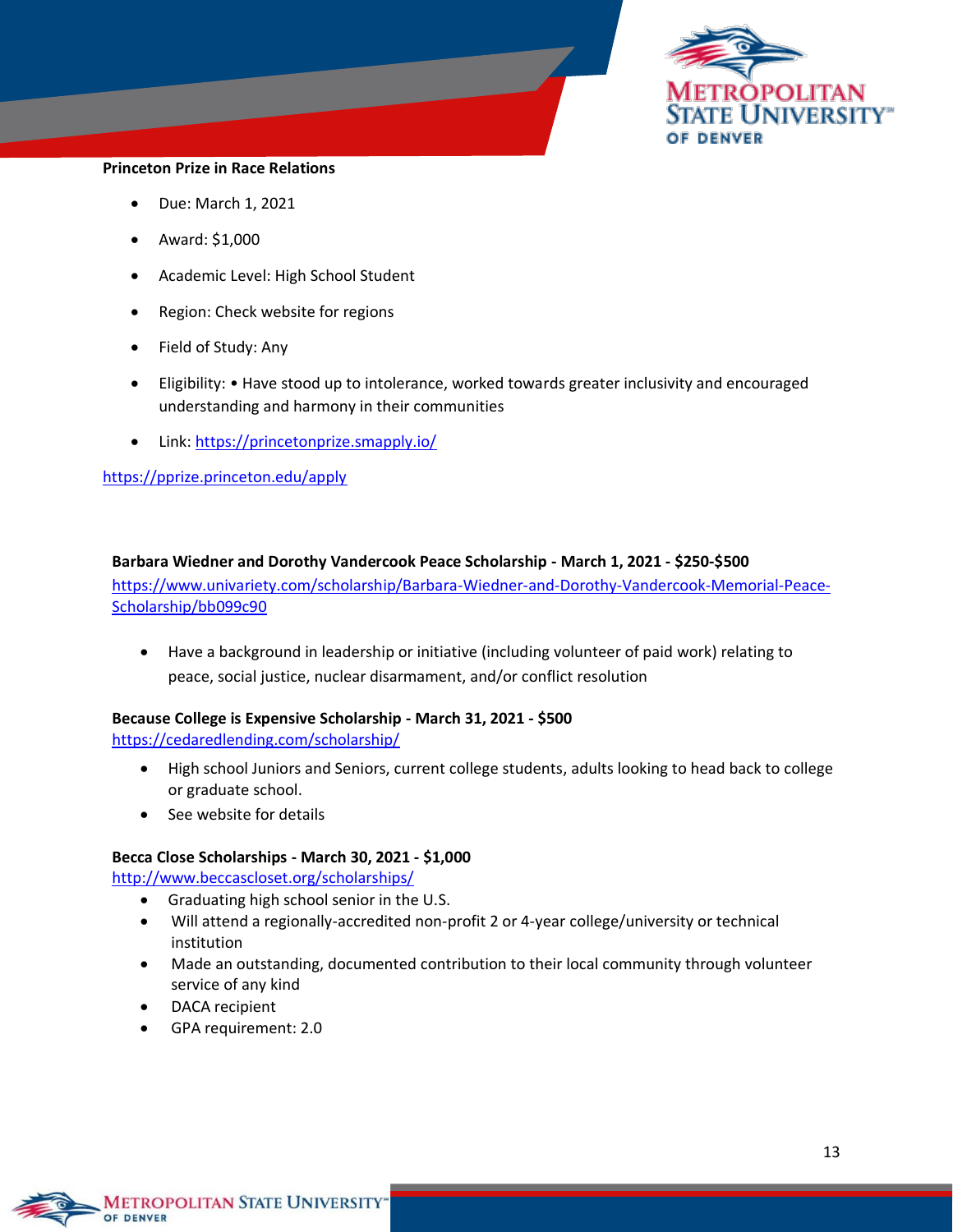

#### **Chin: Shui Kuen and Allen Chin – March 12, 2021 - \$1,000**

<http://asianpacificfund.org/what-we-do/scholarships/apply-for-scholarship/#hsiao>

- Incoming freshman or current, full-time undergraduate at a four-year college or university.
- Student or parent currently/formerly employed at an Asian owned or Asian cuisine restaurant.
- Community advocacy and social justice work on behalf of Asian American, immigrant, gay and lesbian and/or other progressive causes.
- Minimum GPA: 3.0. Financial need. No citizenship status requirement

**Davis-Putter Scholarship Fund – Opens January 1 – Closes March 31 - \$15,000 maximum** <http://www.davisputter.org/apply-for-scholarships/>

- Awarded to students doing academic work at university level and are active in the progressive movement.
- Applications are available at [www.davisputter.org](https://davisputter.gridprinciples.com/) in January of each year until March 31.

**General Board of Higher Education & Ministry Scholarships -** Scholarship Application Opens: December 15th – March 24th **- \$2,500**

<http://www.gbhem.org/loans-and-scholarships/scholarships>

- Must be an ACTIVE, full member of The United Methodist Church for at least ONE year. Membership is determined by the date the applicant was confirmed and took membership vows with a United Methodist church. (Members of other Methodist denominations are not eligible.)
- Must be pursuing a degree program at ANY accredited institution within the U.S.
- High school students may apply IF they will be college students in the fall term
- GPA of 2.5 or higher on a 4.0 scale
- Applicants are required to be full-time students according to their school's standards for the program for which they are enrolled.
- International applicants are eligible to apply IF: they are a member of The United Methodist Church (Central Conference or within the United States) for at least 3 years prior to application; AND they will be enrolled in a United Methodist related institution WITHIN the United States during the term they are applying.

#### **Humane Education Network: A Voice for Animals Contest – Opens January 2021 - \$150-\$750**

<http://www.hennet.org/contest.php>

- Humanities & Social Sciences field of study
- Participants must currently be attending middle or high school, or be home-schooled and less than 19 years of age on the date the contest opens for entries. No exceptions!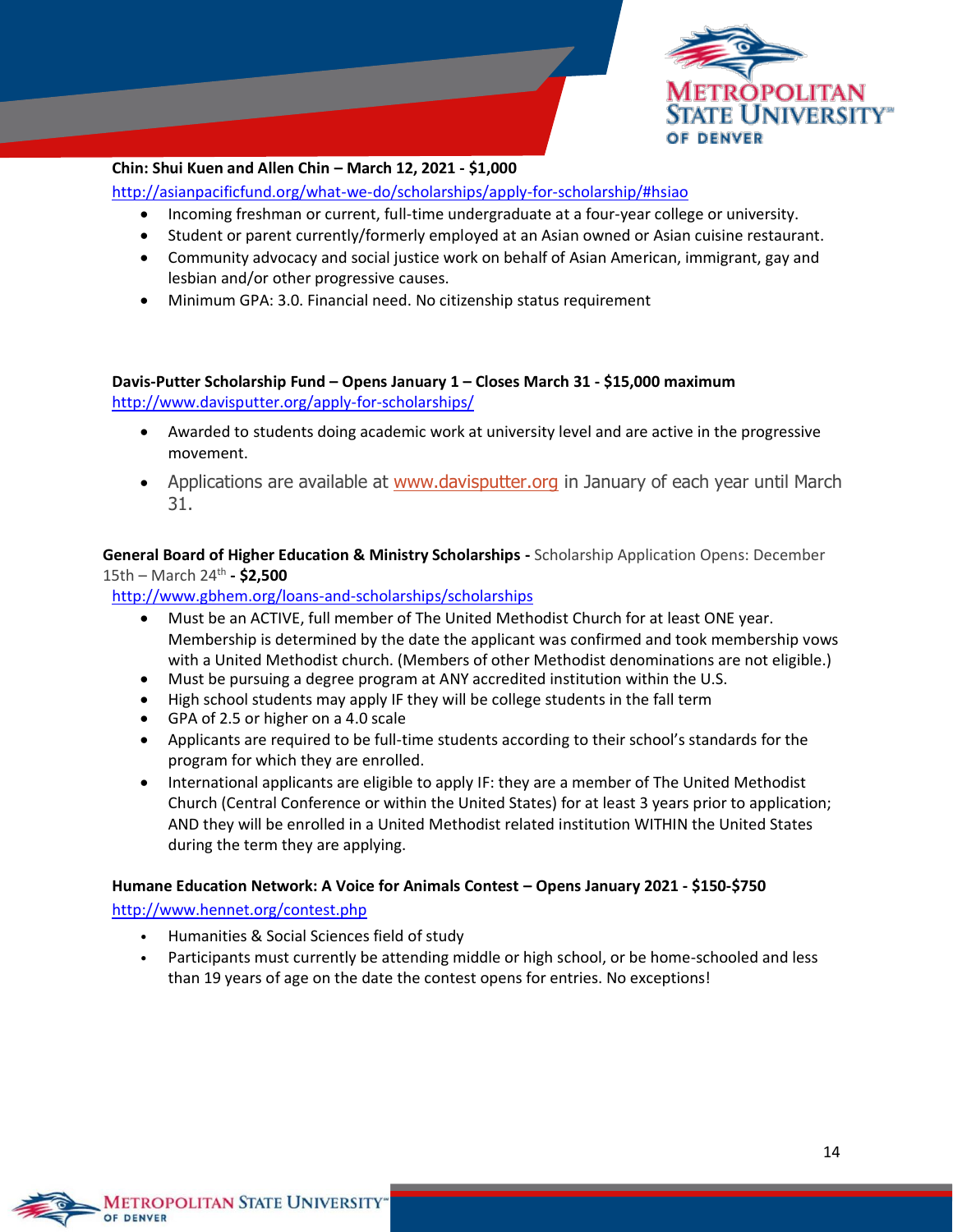

#### **Jack Kent Cooke Foundation; UNDERGRADUATE TRANSFER SCHOLARSHIP - Opens March - \$10,000+**

#### <http://www.jkcf.org/scholarship-programs/undergraduate-transfer/how-to-apply/>

- Be current student at an accredited U.S. community college or two-year institution with sophomore status by January 1 2021, or a recent graduate (since spring 2016). Plan to enroll full time in a baccalaureate program at an accredited college or university in fall 2018.
- Have a cumulative undergraduate grade point average of 3.5 or better on a scale of 4.0 (or equivalent).
- Demonstrate significant unmet financial need.
- Have not previously enrolled at or attended a four-year institution.

#### **Leonard M. Perryman Communications Scholarship for Racial Ethnic Minority Students - March 15, 2021 - \$2,500**

<http://www.umcom.org/about/leonard-m-perryman-scholarship>

- Humanities field of study
- Pursuing a career in religion journalism through study at an accredited U.S. college or university

#### **LULAC National Scholarship Fund - March 31st, 2021 - \$250 to \$2,000 The 2020 LULAC National Scholarship Fund (LNSF) currently is closed. The 2021 program will open mid-February of 2021. - \$250 to \$2,000**

<https://www.lnesc.org/lnsf>

- There are three types of scholarship awards
- National Scholastic Achievement Awards (\$2,000)
- Must have a GPA of 3.5 or better and if the student is an entering freshman, they must have a 29 or higher on the ACT or 1350 or higher on the SAT.
- Honors Awards (\$500-\$2,000)
- Must have a GPA of 3.0 or better and if the student is an entering freshman, they must have a 23 or higher on the ACT or 1100 or higher on the SAT.
- General Awards (\$250-\$1,000)
- Grades and academic performance will serve as indicators of potential, but an emphasis may be placed on the individual's motivation, sincerity, and community involvement.
- Must fill out an application
- Must be a U.S Citizen, Legal Permanent Resident, or Lawfully Present (DACA)

#### **National Precast Concrete Association Foundation (NPCA) - March 12, 2021 - \$2,500 to \$14,500** <https://precast.org/foundation/scholarships/>

- Enrolled in a four-year college, a community college or a vocational school with a recognized related course of study
- Enrolled during the academic year following the application deadline.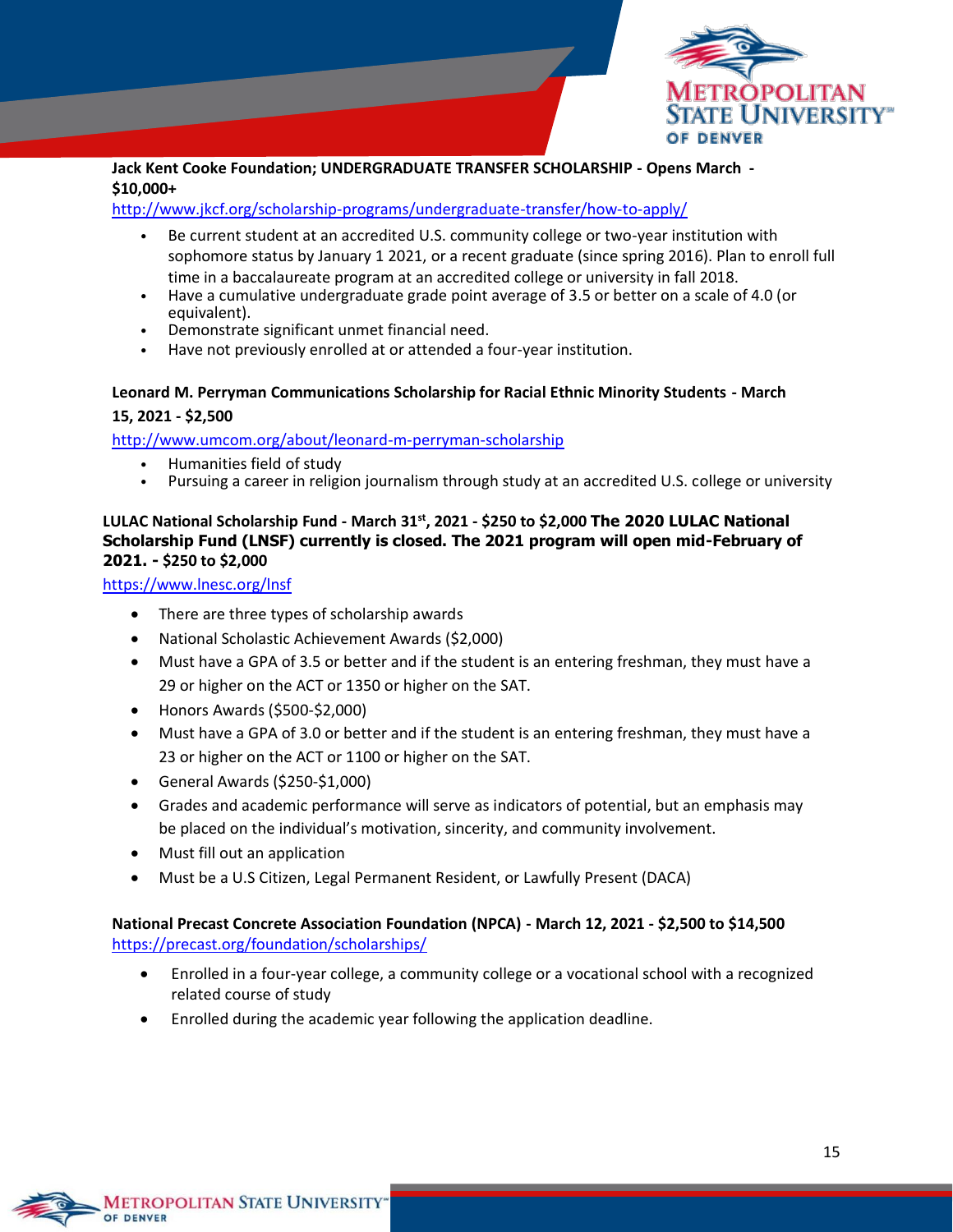

**Orphan Foundation of America Casey Family Scholar - March 31 annually- \$2,500 to \$5,000** <http://www.fc2success.org/our-programs/information-for-students/>

- Have been in public or private foster care for the 12 consecutive months leading up to and including their 18th birthday; OR have been adopted or placed into legal guardianship after their 16th birthday; OR have been orphaned for at least one year at the time of their 18th birthday and not subsequently adopted
- Be under the age of 25 on March 31 of the year in which they apply if they have not previously received scholarship funding from Foster Care to Success
- Have been in foster care or orphaned while living in the United States. U.S. citizenship is not required.
- Have been accepted into or expect to be accepted into an accredited, Pell-eligible college or other postsecondary school
- **NOTE:** This is an undergraduate scholarship only.

#### **Perryman Scholarship Committee United Methodist Communications - March 15th - \$2,500** <http://www.umcom.org/about/leonard-m-perryman-scholarship>

- Award is only for students majoring in Journalism or Mass Communications.
- Open to United Methodist ethnic college students with either Junior or Senior status
- Community college students that will transfer to a university as Juniors or Seniors are eligible

#### **Plumbers Stock Student Scholarship Contest - March 31, 2021 - \$500 to \$2,000**

<https://www.plumbersstock.com/about/scholarship.html>

- For eligibility, you must be enrolled at a participating school for higher learning (if your school is not participating, please urge them to and [contact us](https://www.plumbersstock.com/support/contact.html) about it). The program is designed with the intent that all participants can their job placement prospects. To apply for the scholarship, **please follow these steps:**
- Create a "how-to-guide" video for home improvement novices demonstrating your skill in plumbing, HVAC, or irrigation. Examples: "How to Replace a Toilet", "How to Fix a Leaky Faucet", "How to Diagnose Water Heater Issues", etc.
- Follow the guidelines below to publish your video.
- Complete th[e submission form](https://www.plumbersstock.com/about/scholarship.html) so that we are notified of your participation.

### **Puksta Foundation- University of Denver (DU), University of Colorado Denver/Boulder, Metropolitan State University and Colorado State University - Deadline varies at each Institution - \$3,500 at minimum**

#### <http://pukstafoundation.org/puksta-schools>

- Incoming first-year students who are Colorado residents—as defined by having graduated a Colorado high school
- Financial need—can apply for the Puksta Scholars Program after receiving their letter of acceptance from (University of Denver (DU), University of Colorado Denver/Boulder, Metropolitan State University and Colorado State University

#### **QuestBridge College Prep Scholarship – March 20th, 2021 - Award Not Specified**

<https://www.questbridge.org/high-school-students/college-prep-scholars>

- Be a junior planning to apply to college during the fall of their senior year
- Be from a family earning less than \$65,000/year (for a family of four)

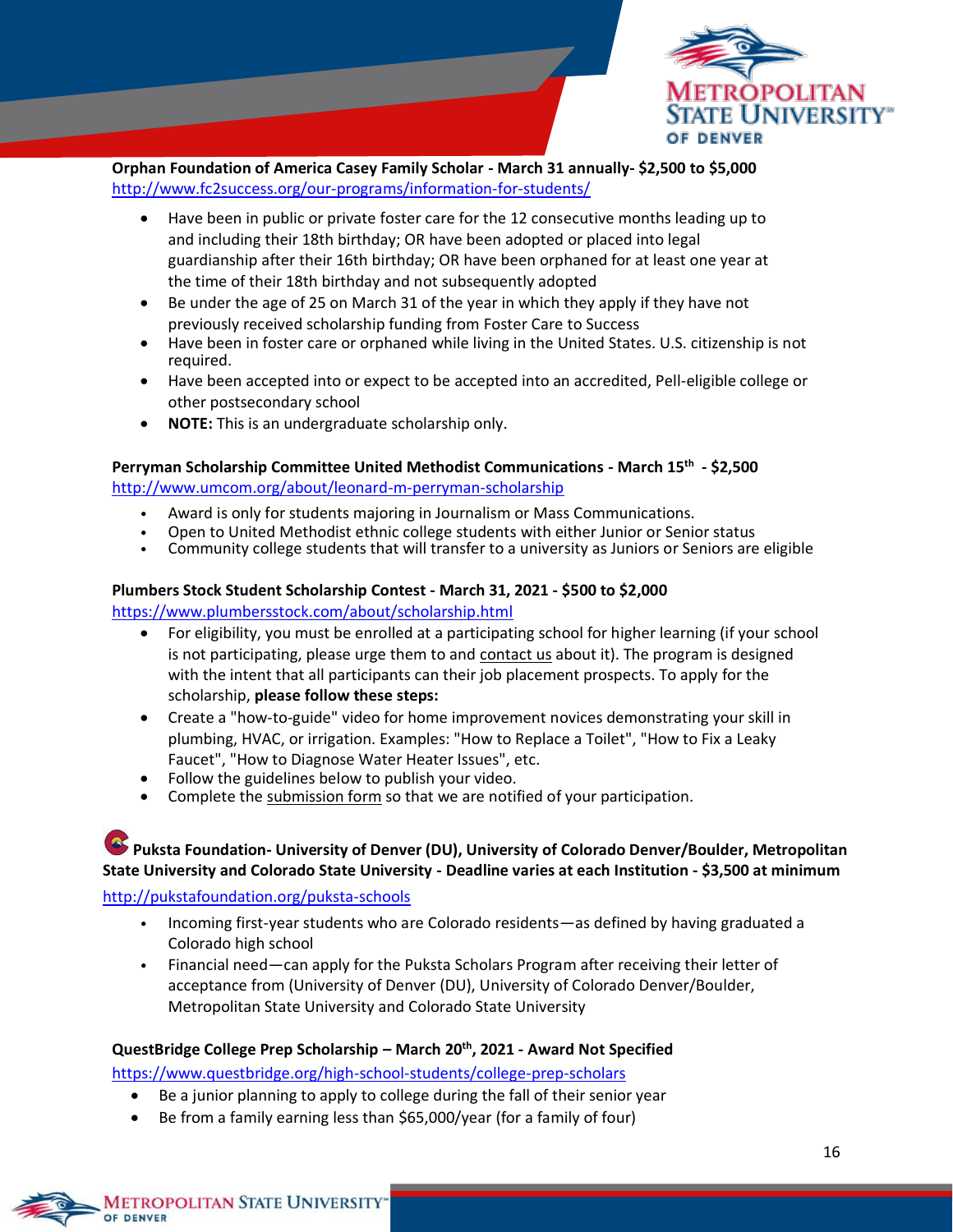

#### **Richard L Taylor Flight Training - Last Friday in March 2021 - \$1,500**

<http://nata.aero/Scholarships/Richard-L002E-Taylor-Flight-Training-Scholarship.aspx>

- Enrolled in an accredited college/university.
- Be enrolled in a flight program through the college/university with aspirations to become a professional pilot (general or commercial aviation).
- Have a private pilot's license a copy must be included in application the packet.
- Have a GPA of 3.0 or greater. (Applicant must submit an official transcript)
- If applying as an incoming freshman:
- Provide an official high school transcript
- Provide the acceptance letter from the college/university at which the applicant will be attending
- Submit an essay about aviation, your goals and dreams and why you should receive this scholarship.
- Complete the official application.

#### **Ruben Salazar Fund - March 30 - \$2,000 - Please search by scholarship name**

<https://www.mycollegeoptions.org/5050/scholarship-detail.aspx>

- Humanities & Social Sciences field of study
- Must demonstrate a sincere desire to pursue a career in the field of journalism.

#### **San Mateo Credit Union Educational Scholarship – March 19, 2021/ Opens January 2021 - \$3,000**

**<https://www.smcu.org/Community/Programs/Community-Involvement/Scholarships>**

- 2019 graduating high school senior (or 2018 high school graduates enrolling in college/technical school for the first time)
- Apply to at least one accredited college or technical school for the Fall 2019 by March 15
- Plan to attend the SMCU Annual Meeting on Thursday, April 25, 2019 where the scholarship award will be presented
- GPA requirement: 3.0

#### **SEG Scholarship - March 1, 2021 - \$500 to \$14,000**

<https://seg.org/Scholarships>

- Attending high school and planning to enter college next fall
- An undergraduate college student whose grades are above average
- Intending to pursue a college curriculum directed toward a career in applied geophysics or a closely related field, such as geosciences, physics, geology, or earth and environmental sciences (STEAM)

#### **Radio Television Digital News Association**

- Scholarships Due: March 1, 2021
- Award: \$1,000 \$2,000
- Academic Level: College Junior or Senior
- Region: National
- Field of Study: Any
- Eligibility: Full-time sophomore or higher in a college or university for the upcoming academic year • Interest in pursuing a career in electronic journalism or broadcast media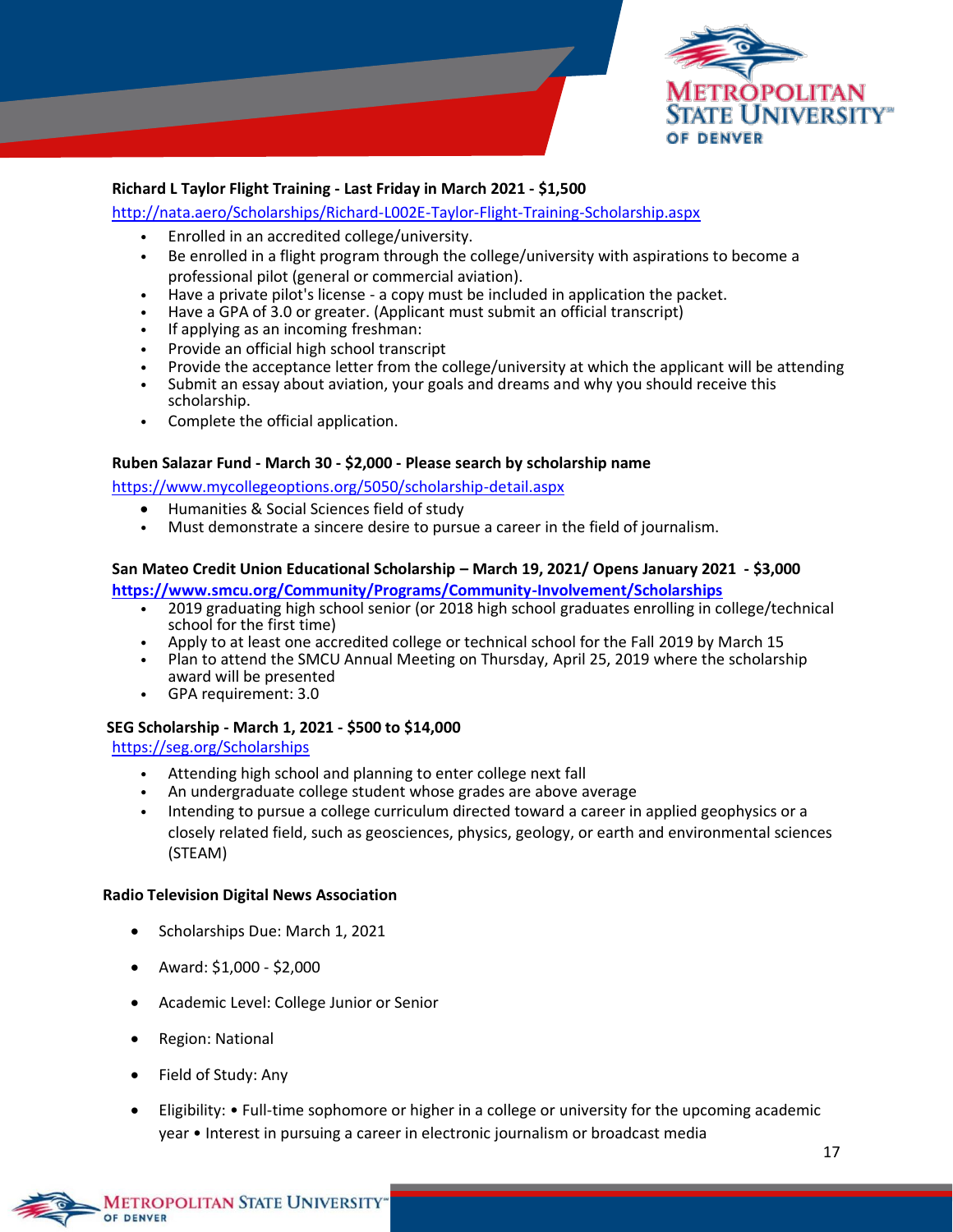

Link: [www.rtdna.org/content/scholarships](https://www.rtdna.org/content/scholarship_faq)

[https://rtdna.site-ym.com/page/rtdnfapplication?\\_ga=2.137719664.1108962625.1607720663-](https://rtdna.site-ym.com/page/rtdnfapplication?_ga=2.137719664.1108962625.1607720663-1671987291.1607720663) [1671987291.1607720663](https://rtdna.site-ym.com/page/rtdnfapplication?_ga=2.137719664.1108962625.1607720663-1671987291.1607720663)

**The Kit Faragher Memorial Scholarship - March - \$5,000 to \$10,000** <http://www.kitfaragherfoundation.org/Scholarship.html>

<http://www.kitfaragherfoundation.org/Application.html>

- Submit official transcripts and personal assessment of accomplishments to the Kit Faragher Foundation at the end of the semester
- The foundation must be permitted to release, print or use their name, photo and biographical information to the press
- Have a minimum GPA of 2.5

**Society of Women Engineers- Deadline: Upper-class and graduate student application opens December 1, 2021; please visit website for details. Award: Multiple awards available. Freshmen: Applications for the 2020-2021 academic year opened on March 1, 2021 and will close on May 1, 2021.** <https://swe.org/scholarships/>

Deadline: Upper-class and graduate student application opens December 1, 2019; please visit website for details.

Requirements:

- Must identify as female.
- Undergraduate/community college applicants must be planning to study an ABET-accredited program in engineering, technology, or computing in the upcoming academic year.
- Masters and PhD candidates must be enrolled or accepted at a school with ABET-accredited programs in engineering, computing, or technology.
- Must be planning to attend full time (exceptions are made for reentry and non-traditional applicants).
- Must not be fully funded for tuition, fees, and books and equivalent.
- Transcripts must be in English.

**Microsoft Scholarship Program- Award: Full or partial tuition covered for one academic year. Deadline: Typically closes in January; check back in March.**

One Microsoft Way

Redmond, WA 98052-8303

<https://careers.microsoft.com/students/us/en/usscholarshipprogram>

Requirements:

- Must be enrolled full time in a bachelor's degree program at a four-year college or university in the United States, Canada or Mexico at the time you submit the application.
- Must have a demonstrated record of academic achievement/excellence. Because the scholarship is merit-based, you must maintain a 3.0 cumulative grade point average out of a possible 4.0, or a 4.0

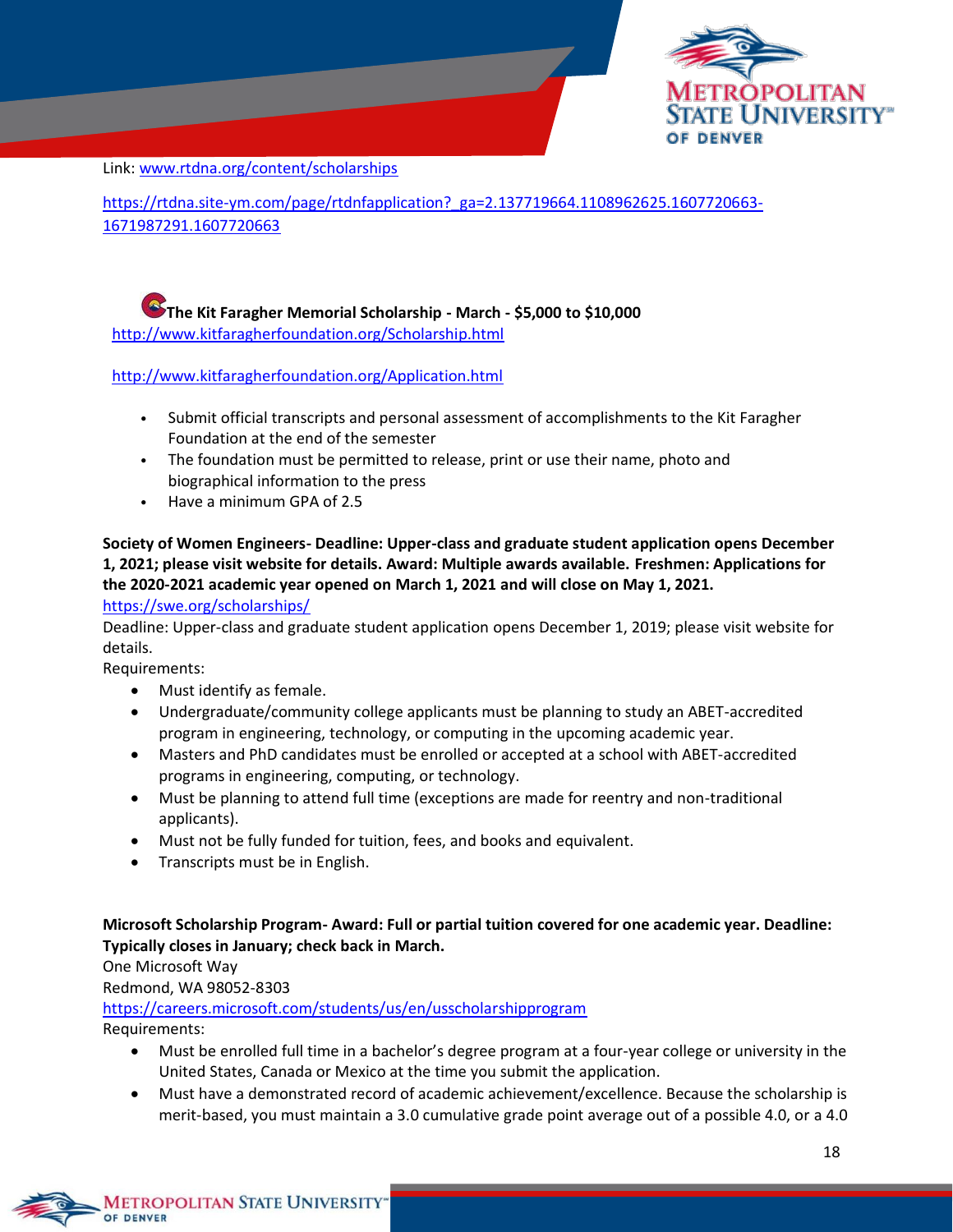

cumulative grade point average out of a possible 5.0.

• Must show satisfactory progress toward an undergraduate degree in computer science, computer engineering or a related STEM discipline.

# <span id="page-19-0"></span>**April 2021**

### **Association of Firearm and Tool Mark Examiners (AFTE) Scholarship - April 1, 2021 - \$2,000**

<https://afte.org/resources/scholarship-program>

- College Junior or senior, graduate student
- Be seeking career in Forensic Sciences
- Be entering third year or higher of a bachelor's degree or enrolled in an advanced degree program
- Be enrolled as a half-time student during the academic year
- GPA requirement: 3.0

#### **Colorado Educational Services and Development Association (CESDA) – Sunday April 5, 2021, - \$1,000**

<https://www.cesda.org/scholarships>

- First generation or member of an underrepresented ethnic or racial minority and/or show financial need
- Must reside in Colorado and graduate from a Colorado High School with 2.8 GPA or higher
- Must be enrolled in a 2 or 4 years Colorado institution with a minimum of 6 credit hours

#### **Atlas Shrugged Essay Contest-Fountainhead -April 29, 2021 - \$50 - \$10,000**

https:/[/www.aynrand.org/students/essay-contests#overview](http://www.aynrand.org/students/essay-contests#overview)

• The contest is open to students worldwide, except where void or prohibited by law. Entrant must be a 12th Grader, College Undergraduate or Graduate Student.

#### **Charles & Lucille King Family Foundation – April 15th, 2021 - \$3,500**

<http://www.kingfoundation.org/eligibility.html>

- Available for juniors and seniors who plan to major in television and film at accredited 4-year, degree granting U.S. colleges and universities
- Applications are available between September 1st and April 1st

#### **Davis Putter Scholarship Fund – April 1st , 2021 - \$10,000+**

<http://www.davisputter.org/>

<https://davisputter.org/apply-for-scholarships/>

- The Davis-Putter Scholarship Fund aids people active in movements for social and economic justice.
- Need-based scholarships are awarded to students who are able to do academic work at the college or university level and who are active in the progressive movement.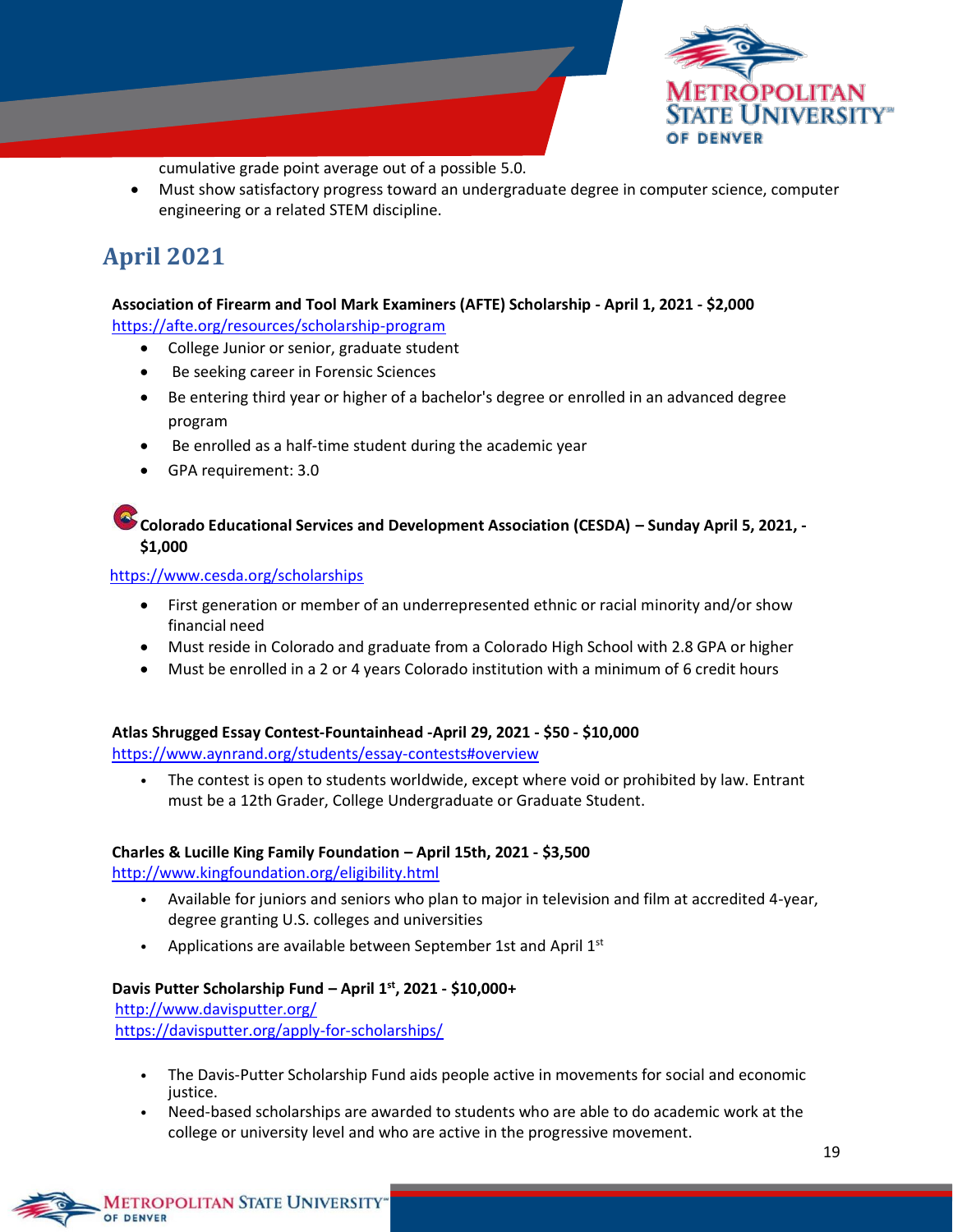

# **Society of Hispanic Professional Engineering- Deadlines may vary**

<https://www.shpe.org/students/scholarshpe>

- **Active Member of SHPE**
- Pursuing a STEM degree or professional certificate at a qualifying institution. All degree programs must be in the U.S. or Puerto Rico.
- Minimum 2.75 GPA

### **Diversity Jobs Scholarship - April - \$3,000**

<https://diversityjobs.com/c/diversity-scholarship/>

- School you are attending must be on the list, (ACC, FRCC, CU Denver):
- Be a full-time student when applying for the scholarship.
- Like us on Facebook and complete the scholarship application.

# **Hispanic Association of Colleges and Universities April and May (HACU) - Visit website for deadlines**

<https://www.hacu.net/hacu/Scholarships.asp>

- Must demonstrate financial need (typically determined by FAFSA)
- Must meet specific criteria for each scholarship
- Must attend a HACU-member college or universities in the U.S. or Puerto Rico at the time applications are completed and scholarship awards are made

#### **Hispanic Engineers National Achievement Awards – April 2021 - \$500 - \$10,000**

<http://www.greatmindsinstem.org/scholarships/>

- Applicants must demonstrate leadership through academic achievements and campus/community activities
- Applicants must be Science, Technology, Engineering or Math related majors (STEAM)
- Applicants must have an overall grade point average of 3.0 or higher
- Recipients must be enrolled in an undergraduate or graduate program for the preceding fall semester, at an accredited 2-yr or 4-yr college/university in the U.S. or its territories.
- Applicants must be of Hispanic origin and/or must significantly participate in and promote organizations and activities in the Hispanic community

#### **Jean DeGrace Crandall Memorial Scholarship Fund - April 1, 2021 - \$2,000**

https://communityfoundationshv.org/Scholarships/Jean-DeGrace-Crandall-Memorial-Scholarship-Fund

- Assistance to a migrant farmworker or child of a migrant farmworker from Mexico with a history of migration to Ulster, Dutchess, Orange, Putnam, Rockland, or Westchester Counties in New York State.
- Though not required, but because of Jean's personal interests, preference will be given to a student with a demonstrated interest in traditional Mexican art and culture.

#### **Mark Beaumont Scholarship Fund - April 30 - \$2,500**

<https://aiasfoundation.wufoo.com/forms/m1lrt54w0q6ntu0/>

https://bigfuture.collegeboard.org/scholarships/mark-beaumont-scholarship-fund

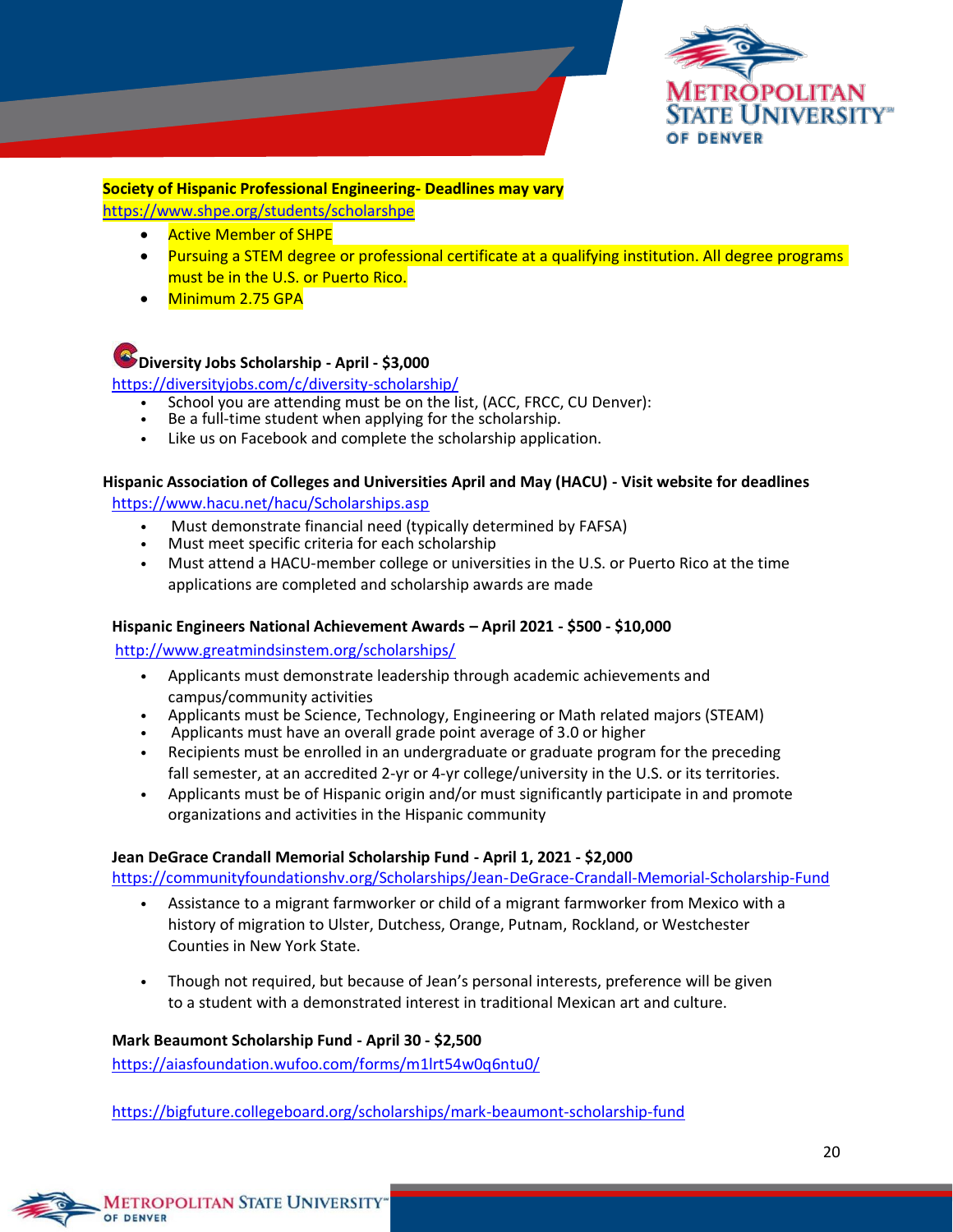

- Must be a full-time undergraduate student starting their second year or a graduate student attending an accredited college or university in the United States during the 2017-18 academic school year.
- Any field and GPA: 3.3 minimum on a 4.0 scale
- Applicants do not need to be a US citizen or permanent resident to apply
- In compliance with federal law, any non-U.S. citizen who receives a scholarship must not be listed on a published "Specifically Designated Nationals" terrorism watch list.
- Family members of AIAS Foundation board and staff and individual major donors of the Foundation (defined as contributors of at least \$1000 in donation) are not eligible to apply for the scholarship.
- Previous scholarship recipients are not eligible to apply

#### **National High School Essay Contest – April 5, 2021 - \$2,500**

<http://www.afsa.org/essay-contest>

- Current High School students
- See website for details

### **The Mikkelson Foundation Student Scholarship Program - April 16, 2021 - \$3,000**

<http://mikkelsonfoundation.org/students.html>

- Colorado graduate going for engineering, mathematics, or science. At a four year college or university.
- Cumulative SAT of at least 1800 or composite ACT of at least 28
- 3.7 GPA

•

#### **The Fountainhead Essay Contest – April 29, 2021 - \$50 - 10,000**

<https://www.aynrand.org/students/essay-contests#thefountainhead-1>

• Entrant must be in the 11th or 12th grade anywhere in the world

# **Great Minds in Stem Scholarships- Deadline: April 30th 2021- \$500-\$10,000**

<http://www.greatmindsinstem.org/scholarships/scholarshipappinfo>

- Science, technology, engineering, math or health major.
- Undergraduate, graduate or graduating high school senior

# <span id="page-21-0"></span>**May 2021**

#### **1800wheelchair.com Scholarship - Postmarked by May 30 - \$500**

<http://www.1800wheelchair.com/scholarship/>

- Must be enrolled at the undergraduate level or final year of high school
- Must be 16 years or older
- Must carry a status of "Good Standing" GPA of at least 3.0
- Must submit Poem and Personal Statement

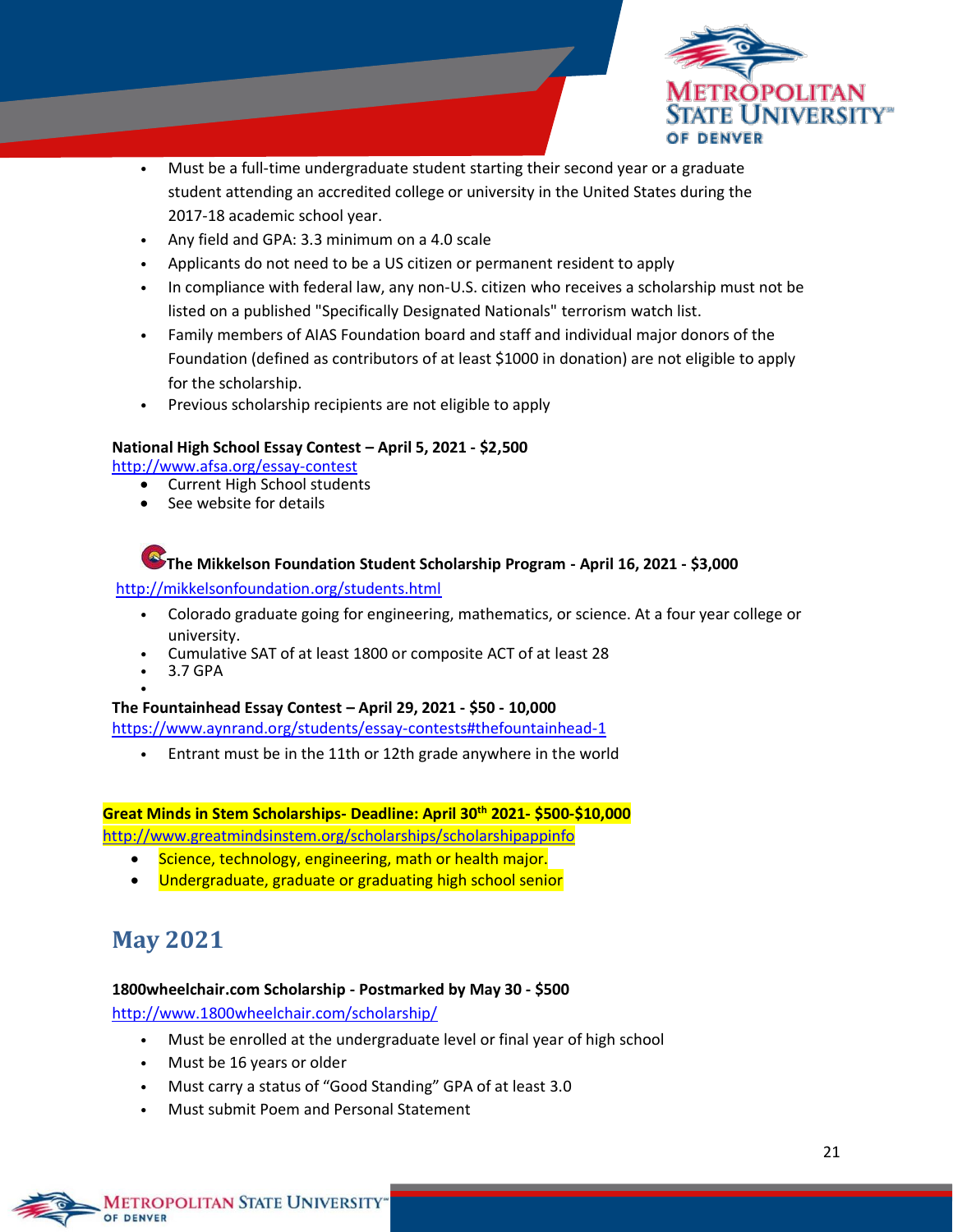

#### **B. Davis Scholarship - May 22, 2021 - \$1,000**

<http://www.studentawardsearch.com/scholarships.htm>

- No age restriction
- Must be a high school junior or senior
- Must be registered in a post-secondary institution

#### **Coors Light – Climb On (offered through the Hispanic Association for Scholarship Program) - May - \$2,500** <https://www.hacu.net/hacu/Scholarships.asp>

- Be a full-time or part-time undergraduate or graduate student
- Be 21 years or older
- DACA recipient or authorized to work in the U.S.
- GPA requirement: 2.5

#### **Gary Yoshimura Scholarship - May 18 - \$2,400**

<http://www.prsafoundation.org/gary-yoshimura-scholarship/>

- Pursuing a higher education in the public relations field
- Minimum 3.0 GPA
- Demonstrate financial need
- Be a PRSSA member

#### **John D. Graham Scholarship - May 2021 - \$1,000 - \$3,000**

#### <http://prssa.prsa.org/scholarships-and-awards/>

- Must be enrolled in a journalism program, public relations studies or courses preparing for a career in public relations
- Entering your senior year of undergraduate studies in fall after the application deadline

#### **Lawrence G. Foster Award - May 2021 - \$1,500**

<http://prssa.prsa.org/>

• Public Relations All PRSSA members are welcome to apply

#### **Ofield Dukes Multicultural Student Award - May 2021 - \$501 - \$1,000**

<http://prssa.prsa.org/>

- Be enrolled in a journalism program, public relations studies or preparing for a career in public relations
- Be entering your junior year of undergraduate studies this fall
- Have a minimum 3.0 GPA
- Demonstrate the commitment to service and social responsibility that Ofield Dukes Personified
- Be of African-American/Black, Hispanic/Latino, Asian, Native American, Alaskan Native or Pacific Islander Ancestor

#### **PRSA Diversity Multicultural Scholarship - May 2021- \$1,001 - \$1,500**

<http://www.prsafoundation.org/prsa-diversity-scholarship/>

- You must be registered as a full-time undergraduate student at an accredited four-year college or university
- Membership in the Public Relations Student Society of America (PRSSA) is preferred, but is not a requirement
- A major or minor in public relations is also preferred

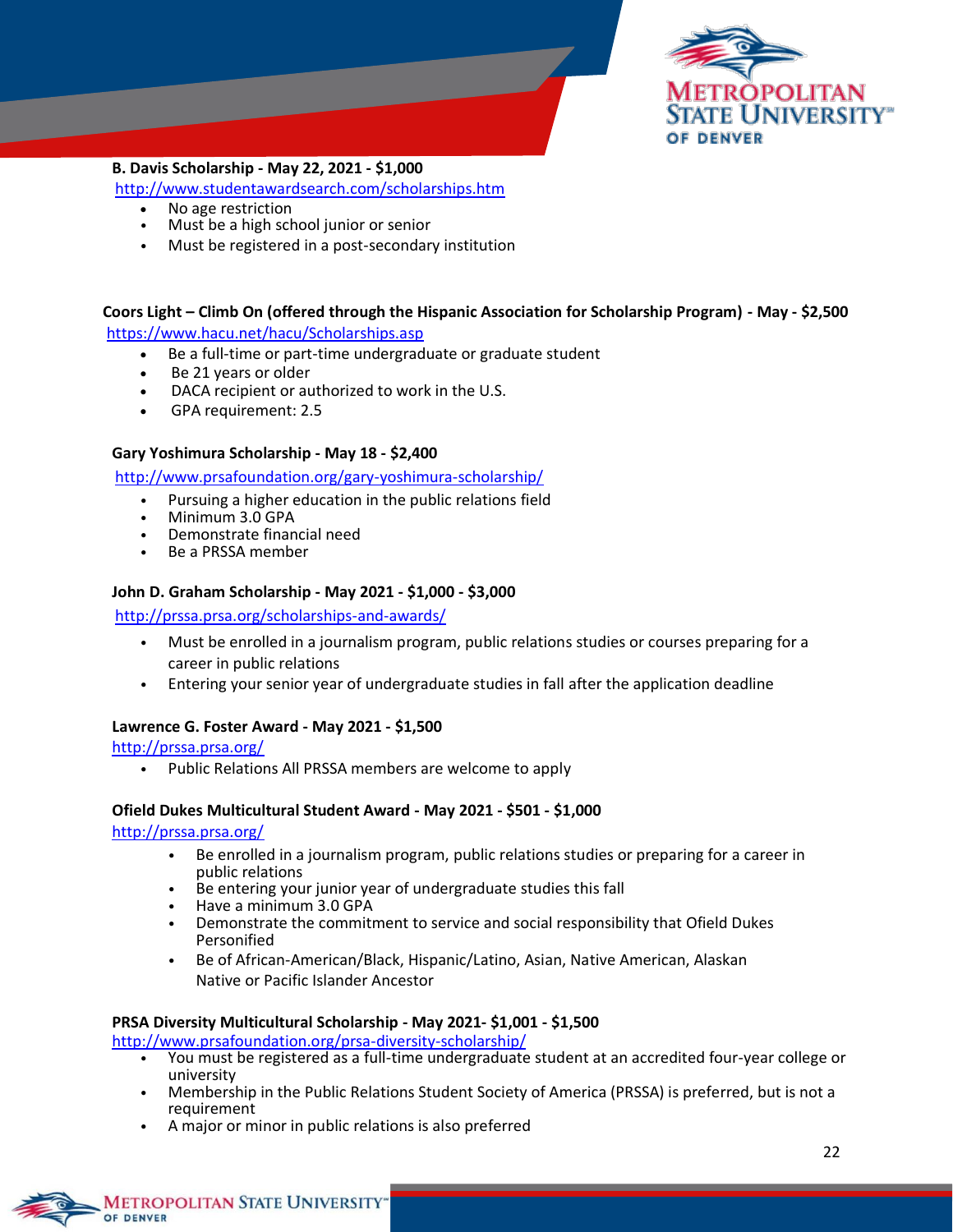

- A student who attends a school that does not offer a public relations degree or program must be enrolled in a communications degree program (e.g., journalism or mass communications)
- You must be of African-American/ Black, Hispanic/Latino, Asian, Native American, Alaskan Native or Pacific Islander ancestry
- You must have attained, by fall 2017, at least junior status and have at most one full term remaining
- You also must have earned and maintained a minimum 3.0 grade point average on a 4.0 point scale in all courses

#### **Robin M. Urbanski Memorial Scholarship - May 2021 - \$501 - \$1,000**

<http://prssa.prsa.org/scholarships-and-awards/>

- Must be entering his/her junior or senior year in college in fall 2017
- Must be a major in public relations, journals, or a related field
- Must possess a minimum overall GPA 3.0 on a 4.0 scale
- Must be attending a four-year accredited institution
- Must be in good standing as a member of a PRSSA Chapter

#### **Ron Culp Scholarship - May 2021 - \$501 - \$1,000**

<http://prssa.prsa.org/scholarships-and-awards/>

- Must be entering his or her senior year in college in Fall 2017
- Must be a major in public relations, journalism, or related fields
- Must be attending a four year accredited institution
- Must be in good standing as a member of a PRSSA Chapter

#### **Stephen D. Pisinski Memorial Scholarship - May 2021 - \$1,001 - \$1,500**

<http://prssa.prsa.org/scholarships-and-awards/>

- Be a journalism, communications or public relations major
- Be in your junior or senior year of college
- Have at least a 3.3 overall grade point average on a 4.0 scale
- Be a PRSSA member

#### **The Byron Hanke Fellowship - May 1, 2021 - \$2,000 - \$4,000**

<https://foundation.caionline.org/scholarships/hanke/>

- Must be enroll in an accredited master's, doctoral or law program in the US or Canada
- Studies must relate to community associations generally and to the topic of the candidate's proposed community associations research project

#### **The Healthline & NAMI Stronger Scholarship – May 2021 - \$5,000**

<https://www.healthline.com/scholarship-program>

- Current student in pursuit of an undergraduate or graduate degree (as of fall 2019)
- Current U.S. resident
- Minimum cumulative GPA of 3.0 from most recent college transcript
- Demonstrated involvement in the advancement of the mental health profession, either through research, patient advocacy, raising awareness or community building

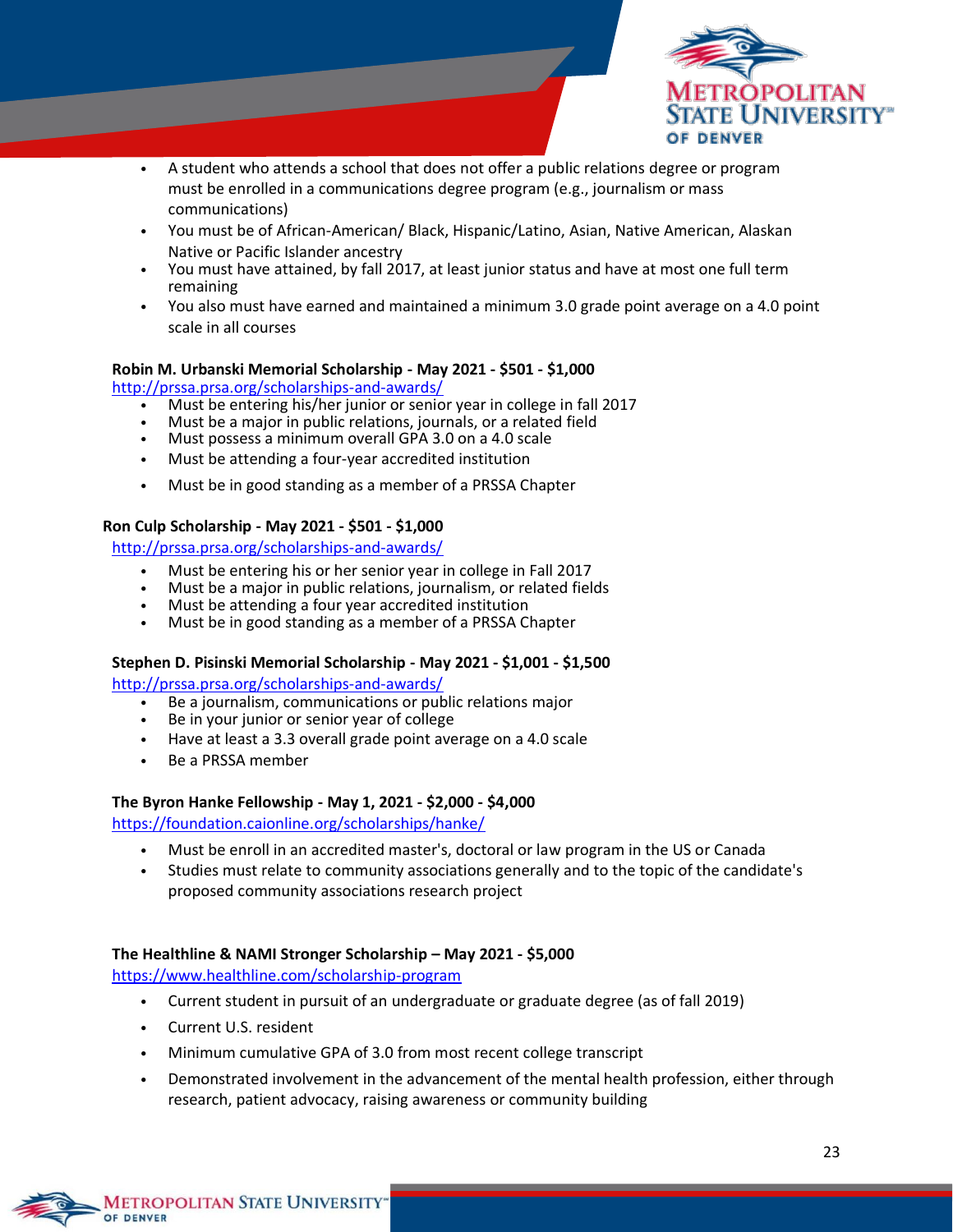

**The National AIDS Memorial Grove - May 2021 - \$1,000 - \$5,000 <https://www.aidsmemorial.org/pedro-zamora-schollarship> <https://www.aidsmemorial.org/programs>**

- A brief Personal Statement (not to exceed 500 words) describing some of the ways that you provide service and/or leadership in the fight against HIV/AIDS and how your studies, career plans, or public service will contribute to the fight against HIV/AIDS.
- A written Essay, not to exceed 1,500 words, in which you:
- Reflect on the ways in which your life has been impacted by HIV/AIDS;
	- $\circ$  Explore and describe the ways in which you are providing public service or leadership that makes a difference in the lives of people with HIV/AIDS, or people at risk; and
	- $\circ$  Detail how the scholarship will help you in your career path and how that career will allow you to continue to fight HIV/AIDS in a way that makes a difference.
	- $\circ$  At least one written Letter of Recommendation from a teacher, program coordinator, supervisor/ally/community leader or other adult who is directly involved in your HIV/AIDS-related service, leadership, or field of study.
	- o A Transcript from current high school or college that demonstrates a minimum 2.5 GPA overall, or in the immediate past two semesters or three trimesters

#### **Los Hermanos de Stanford Scholarship- Deadline Early May 2021- \$500-\$1,000**

#### <https://hermanos.weebly.com/scholarship.html>

This year our brotherhood will award multiple scholarships ranging from \$500 to \$1000 to outstanding Latinx students graduating from high school with plans to attend any 2-year or 4-year institution of higher learning (students planning to attend Community College are very welcome to apply

- Community Service,
- Academic Excellence
- Cultural Awareness.
- Financial need
- The award is open to applicants of any gender and documented or undocumented status.
- Attending Stanford University is not a requirement
- Students attending any community college, 4-year college or university are eligible to apply.

#### **Triple- Impact Competitor Scholarship-Positive Coaching Alliance - Opens January 1, 2021 - \$500 - \$2,500**

<http://www.positivecoach.org/awards-programs/triple-impact-competitor-scholarships/>

• Current High School Junior (class of 2022)

# <span id="page-24-0"></span>**June 2021**

#### **Abbott and Fenner Scholarship – June 12, 2021 - \$1,000**

<http://www.abbottandfenner.com/scholarships.php>

o High school Juniors, Seniors and college student

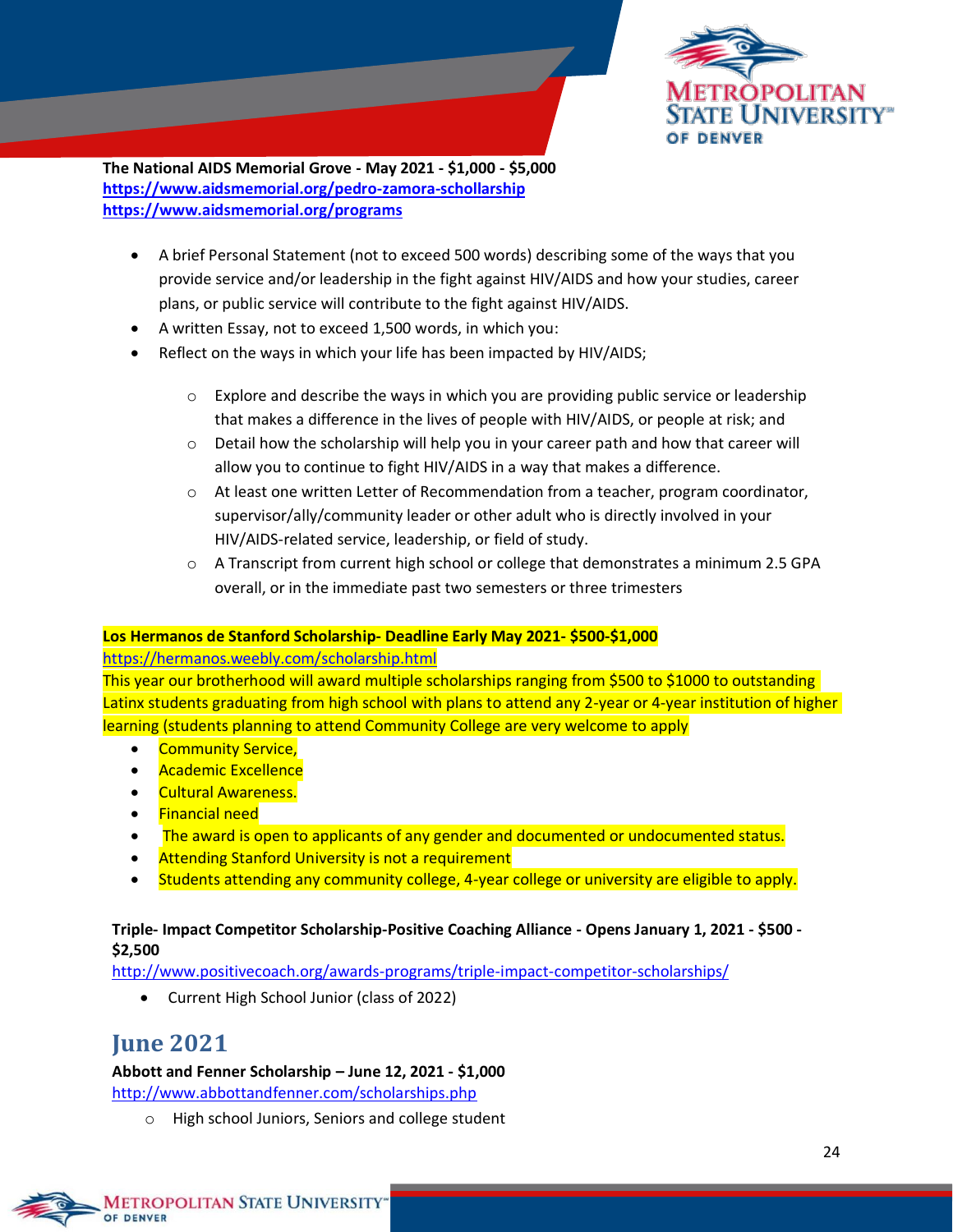

o Write a 500-1000 words essay based on the topic on the website

#### **Aorn Foundation Academic Scholarships - June 2021 - award not specified <https://www.aorn.org/aorn-foundation/foundation-scholarships>**

- Nursing students (applicant must be in an accredited program leading to initial licensure as an RN), baccalaureate, master, and doctoral candidates with a cumulative G.P.A. of 3.0 or higher
- International students are welcome to apply

#### **Because College is Expensive Scholarship - June 31, 2021 - \$500**

<https://cedaredlending.com/scholarship/>

- High school Juniors and Seniors, current college students, adults looking to head back to college or graduate school.
- See website for details

#### **Collegiate Inventors Competition - June 7th - Award not specified**

<http://www.invent.org/challenge/application-process/>

- Your student information
- An essay including a brief description or abstract of your invention
- A letter of recommendation from your faculty advisor
- A literature/patent search and summary
- Any relevant supporting or supplemental materials you wish to submit (examples: charts, graphs, CDs or DVDs, slides, samples, etc.)

#### **Jimmy A. Young Memorial Education Recognition Award – June 1 - \$1,000**

<https://www.arcfoundation.org/how-we-give/student-awards/>

- Must provide verification of enrollment in an accredited respiratory care training program.
- Must provide official transcript verifying a GPA of 3.0 or better on a 4.0 scale, or the equivalent.
- An original referenced paper on some aspect of respiratory care. The paper should include a cover page giving only the title of the paper. The paper should be devoid of any information such as the applicant's name, address, or school that could provide a bias in the evaluation.
- Must provide letters of recommendation from the program director or other senior faculty member and from the medical director or other physician instructor attesting to: a) approval of candidate's paper, b) candidate's worthiness for the award, and c) candidate's potential for a career in the profession of respiratory care.

#### **Momeni Foundation Financial Assistance Scholarship - June 30 - \$250 - \$500**

<http://www.momenifoundation.org/FAS.html>

- This scholarship is for graduating high school seniors and current college students who are of Iranian descent
- To qualify for this scholarship, applicants must have a 3.0 GPA. Scholarships are available regardless of citizenship or country of residency
- All students at undergraduate, graduate, or PhD levels may apply
- Students planning to attend or attending universities in Iran are encouraged to apply for these

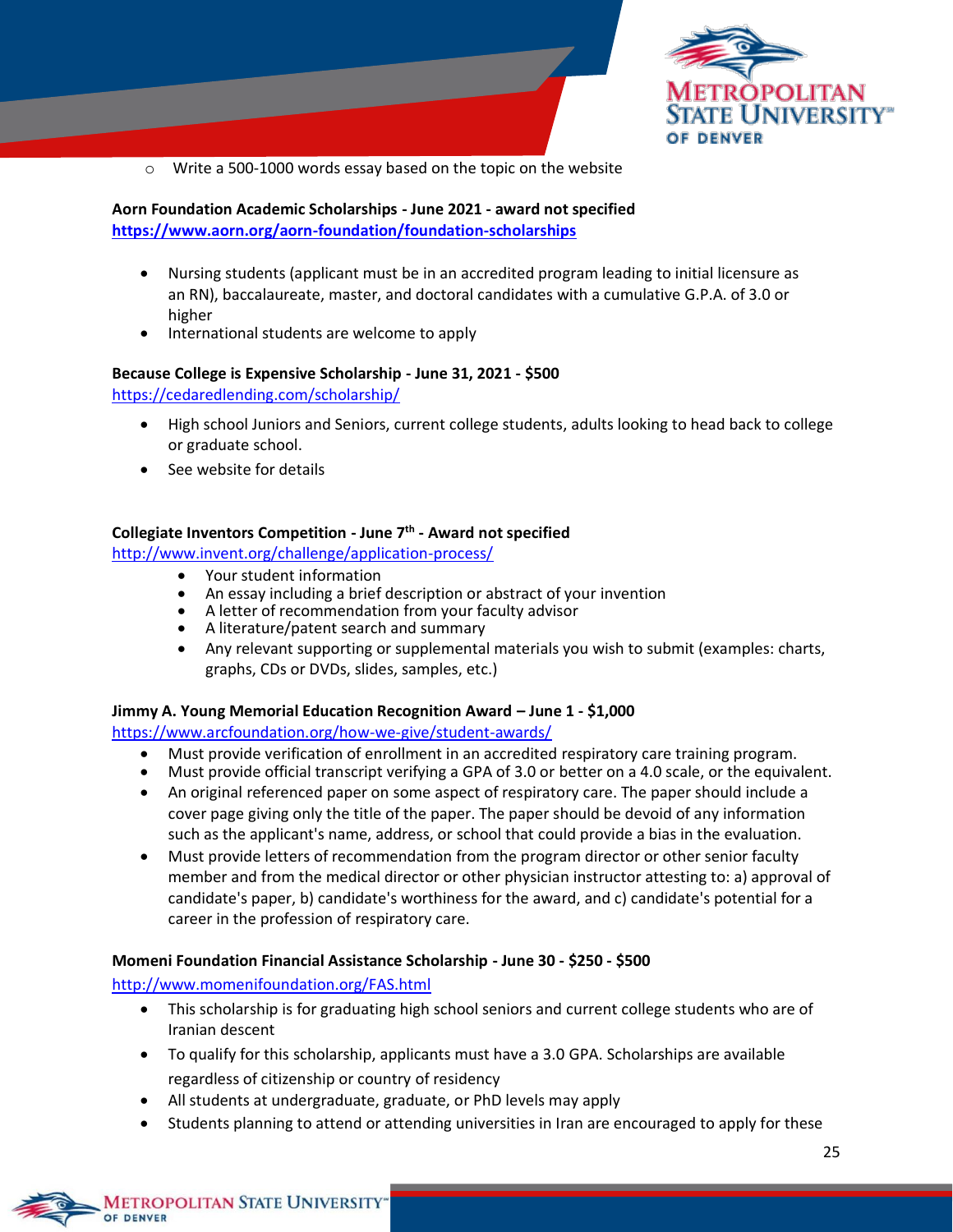

scholarships

#### **Morton B. Duggan, Jr. Memorial Education Recognition Award - June 1 - \$1,000** <https://www.arcfoundation.org/how-we-give/student-awards/>

- Must provide verification of enrollment in an accredited respiratory care training program.
- Must provide official transcript verifying a GPA of 3.0 or better on a 4.0 scale, or the equivalent
- An original referenced paper on some aspect of respiratory care. The paper should include a cover page giving only the title of the paper. The paper should be devoid of any information such as the applicant's name, address, or school that could provide a bias in the evaluation.
- Must provide letters of recommendation from the program director or other senior faculty member and from the medical director or other physician instructor attesting to: a) approval of candidate's paper, b) candidate's worthiness for the award, and c) candidate's potential for a career in the profession of respiratory care.

#### **Navigate Your Future Scholarship - Last Friday in June - \$2,500**

<http://nata.aero/Scholarships/Navigate-Your-Future-Scholarship.aspx>

- Be a senior in high school planning a career in the general aviation field.
- Be enrolled or accepted into an aviation-related program at an accredited college or university.
- Submit the letter of acceptance from the college or university.
- Be able to demonstrate an interest in pursuing a career in general aviation

#### **SHPE Foundation Scholarship Program – June 30th – Award Varie[s](http://programs.shpe.org/scholarships/)**

https://www.shpe.org/students/scholarshpe

- SHPE members who demonstrate significant motivation and aptitude for science, technology, engineering, and mathematics are encouraged to apply
- GPA requirement: 2.75
- STEM field of study

#### **Snow, Carpio & Weekley, PLC Education – June 30th - \$2,500**

<http://workinjuryaz.com/phoenix-workers-compensation-lawyers/#dreamers>

<https://workinjuryaz.com/phoenix-workers-compensation-lawyers/#dreamers>

- Must Be a DREAMer under the age of 25
- Must plan to attend college by fall semester 2017
- Have a minimum GPA of 3.0
- Demonstrate both Merit and their need for the scholarship

#### **TED ROLLINS ECO SCHOLARSHIP - June 1 - \$1,000**

<https://www.tedrollinsecoscholars.com/ted-rollins-eco-scholarship-application-details/>

• High school seniors and college undergraduate students; Major (or plans to major) in a field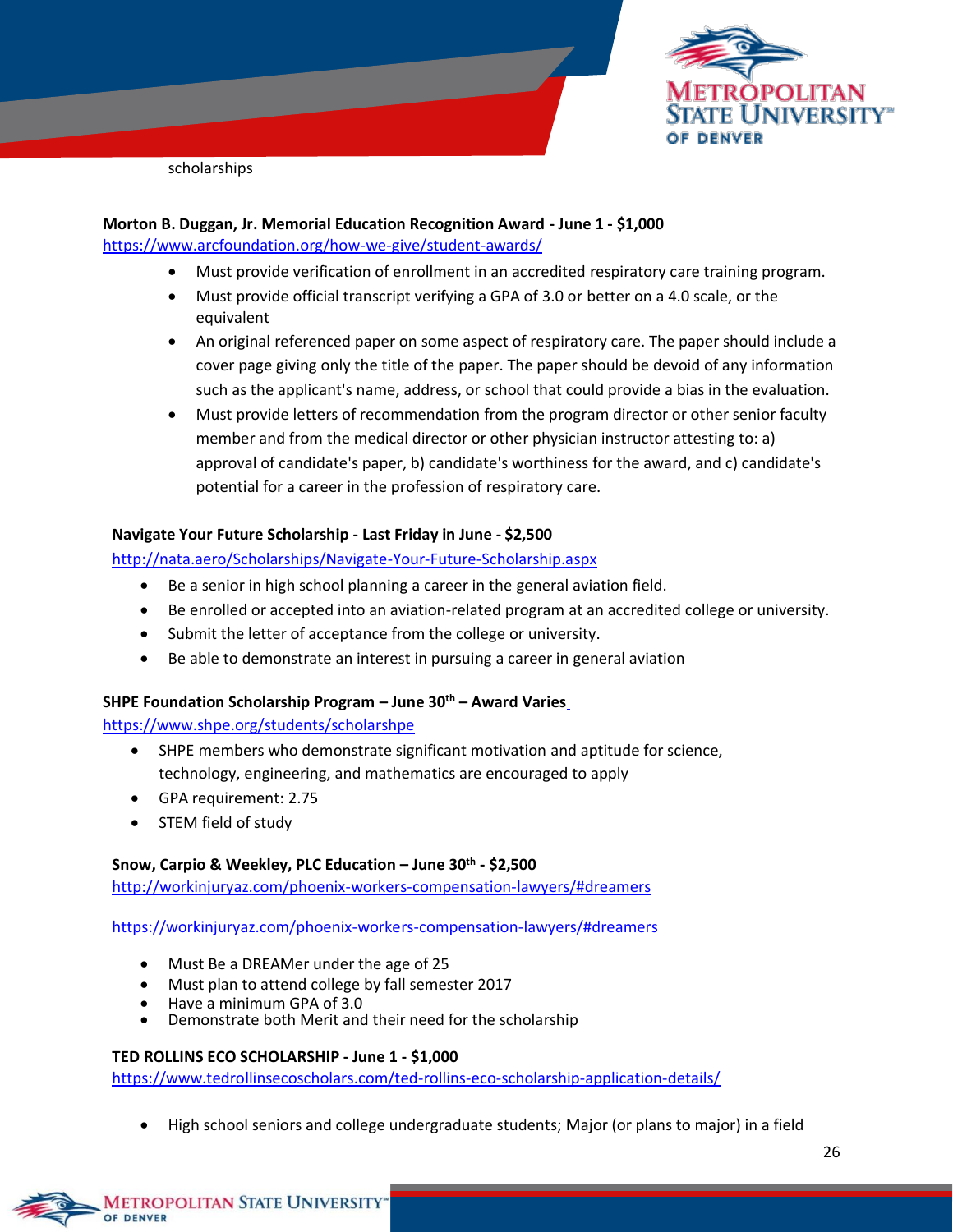

related to sustainability; Must plan to take at least 10 credit hours during the spring 2017 semester.

#### **William W. Burgin Jr. MD Education Recognition Award – June 15th - \$2,500**

[https://www.collegexpress.com/scholarships/william-w-burgin-jr-md-education-recognition](https://www.collegexpress.com/scholarships/william-w-burgin-jr-md-education-recognition-award/2000455/)[award/2000455/](https://www.collegexpress.com/scholarships/william-w-burgin-jr-md-education-recognition-award/2000455/)

#### <https://www.arcfoundation.org/how-we-give/student-awards/>

- A brief Personal Statement (not to exceed 500 words) describing some of the ways that you provide service and/or leadership in the fight against HIV/AIDS and how your studies, career plans, or public service will contribute to the fight against HIV/AIDS.
- A written Essay, not to exceed 1,500 words, in which you reflect on the ways in which your life has been impacted by HIV/AIDS;
- Explore and describe the ways in which you are providing public service or leadership that makes a difference in the lives of people with HIV/AIDS, or people at risk; and
- Detail how the scholarship will help you in your career path and how that career will allow you to continue to fight HIV/AIDS in a way that makes a difference.
- At least one written Letter of Recommendation from a teacher, program coordinator, supervisor/ally/community leader or other adult who is directly involved in your HIV/AIDSrelated service, leadership, or field of study.
- A Transcript from current high school or college that demonstrates a minimum 2.5 GPA overall, or in the immediate past two semesters or three trimesters

#### **Women in Aerospace Foundation - June 16 - \$2,000**

[http://www.womeninaerospace.org/forms/foundation/scholarship\\_app.pdf](http://www.womeninaerospace.org/forms/foundation/scholarship_app.pdf)

- Minimum college grade point average (GPA) of not less than the equivalent of 3.0 GPA on a 4.0 scale
- Must have completed at least two and a half academic years of full-time college work at the time of application, and must be currently enrolled at an accredited college or university in the United States or its territories, working towards a bachelor's degree, and plan to continue to be enrolled in the subsequent academic year
- Interested in pursuing a career in the aerospace field
- Entering junior or senior year in the 2017-2018 academic year
- Must be female, of any citizenship or nationality

#### **Tylenol Future Care Scholarship - June 27th - \$10,000-\$5,000**

<https://www.tylenol.com/news/scholarship>

- Be a resident of the 50 United States, Puerto Rico or the District of Colombia
- Be a graduate student or be a college senior who will be enrolling in graduate school during the 2019-20 academic year

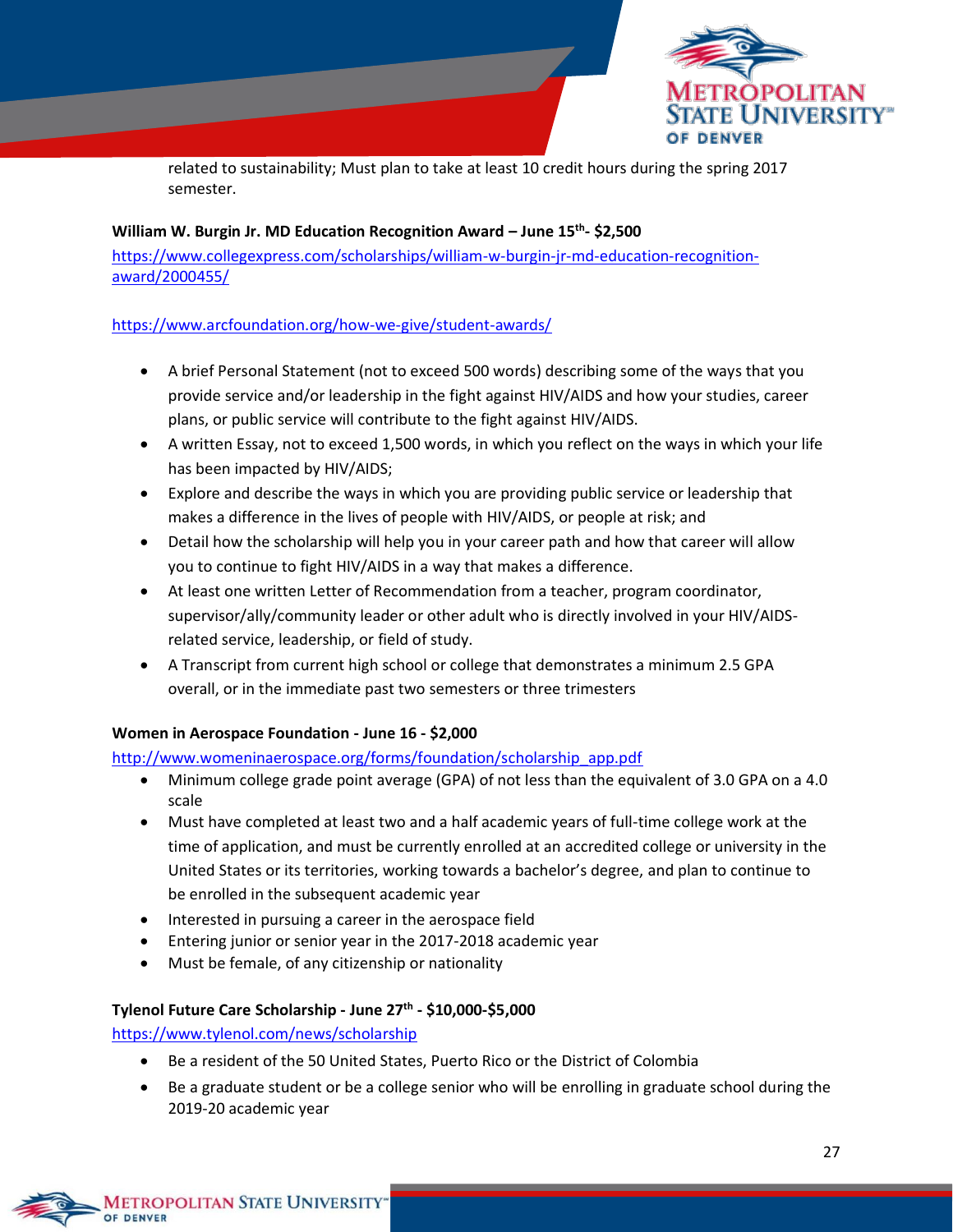

- Provide proof of enrollment to a graduate program in medical school, nursing, and/or pharmacy
- Have one or more years of school remaining
- Scholarships will be awarded to students and practitioners who are seeking a degree to actively treat patients
- Employees of Johnson & Johnson Consumer INC., McNeil Consumer Healthcare Division, ISTS, INC., their affiliates, subsidiaries, advertising and promotion agencies and the families of each are not eligible

### <span id="page-28-0"></span>**July 2021**

### **Charteup National Scholarship for Immigrants and Refugees - July 2021 - \$10,000**

<https://www.charterup.com/scholarship>

- Must have been born outside of the United States and currently enrolled (or accepted) at a U.S. university or college
- GPA requirement: 3.4

#### **Joshua Gomes Memorial Scholarship Fund – July 15th - \$1,000**

<http://joshuagomes.org/scholarship/>

- Applicant must be HIV positive or have AIDS
- Applicant must be accepted into or enrolled in a US college, university, institute or technical college
- Applicant must be accepted into or enrolled in full-time undergraduate or graduate study
- Previous applicants and recipients are encouraged to reapply each year

#### **KB Delta Compressor Valve Parts Scholarship - July 1, 2021 - \$1,000**

<http://kbdelta.com/scholarship.html>

• Any student currently enrolled in any accredited college is eligible to enter

**MIGRANT FARMWORKER BACCALAUREATE SCHOLARSHIP - July 1st, 2021 – Up to \$20,000** 

<https://ccrf.uchicago.edu/opportunity/migrant-farmworker-baccalaureate-scholarship>

- Recent history of movement for agricultural employment Recent history of movement for agricultural employment
- Financial need
- Successful completion of at least one year at an accredited post-secondary institution

**My Rights Immigration Law Firm - July/Check Website for Deadline - \$1,000-3,000 <https://myrightsimmigration.com/scholarships/>**

- Open to persons holding currently valid status as Deferred Action for Childhood Arrivals
- At least (18) years of age or older as of the date of entry.
- Must be enrolled at a college or university or trade school. Contac[t: myrightslawfirm@gmail.com](mailto:myrightslawfirm@gmail.com)

#### **2019 Platt Family Scholarship Prize Essay Contest – July 31st, 2021 - \$1,500-\$500**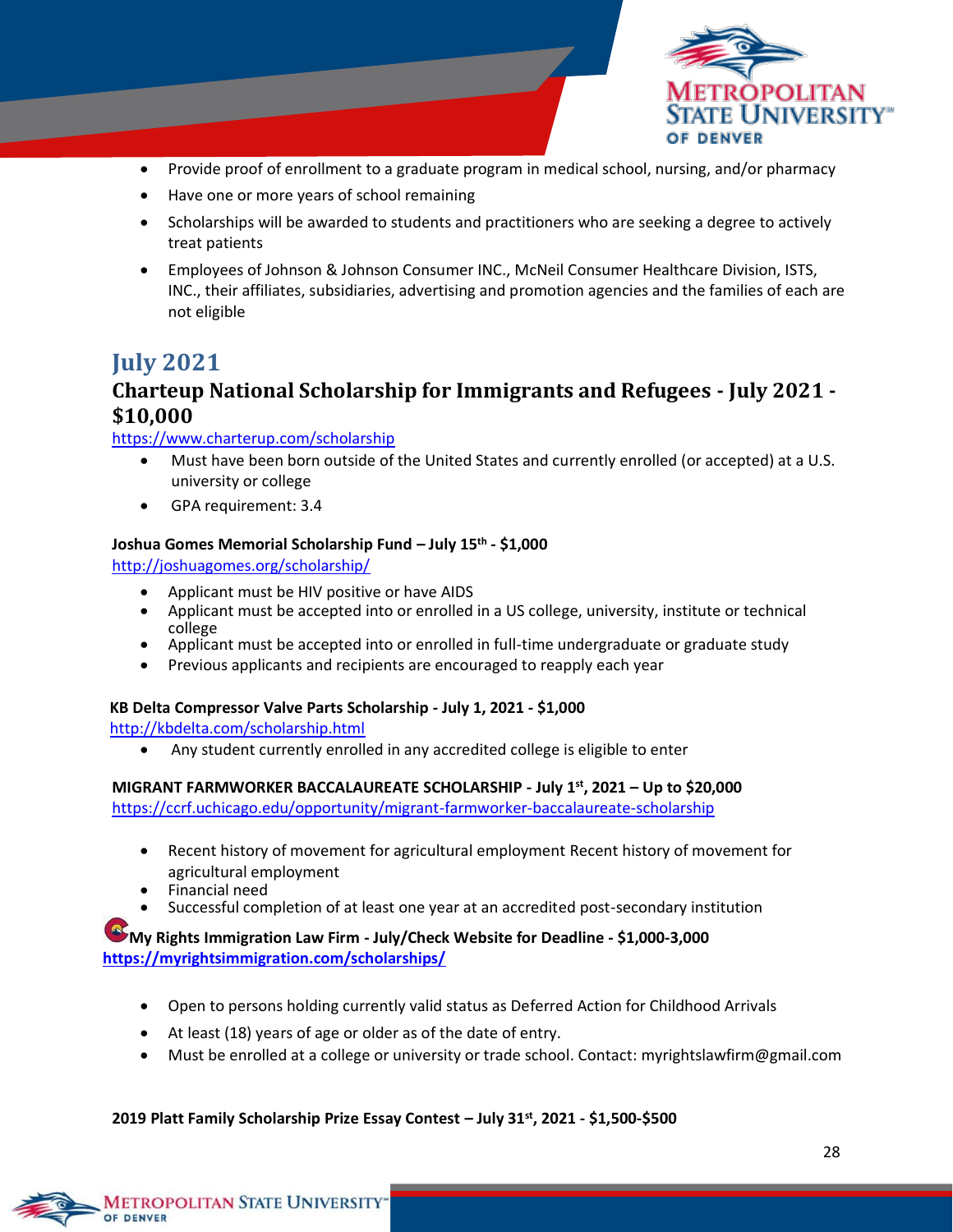

#### <http://www.thelincolnforum.org/scholarship-essay-contest>

- The scholarship essay contest is designed for students who are full time, undergraduate students in an American college or university during the spring semester of the current year
- Must submit an essay on a sponsor-determined topic that is related to Abraham Lincoln. Selection is based on the overall strength of the essay. Check website for further details
- American citizenship is not required

### <span id="page-29-0"></span>**August 2021**

#### **Grasshopper Entrepreneur Scholarship – August 30th - \$5,000**

<https://grasshopper.com/entrepreneur-scholarship/>

- Any current college student or incoming freshman enrolled in an undergraduate or graduate degree program in a Sprin, Summer, or Fall 2019 semester
- Student must be enrolled at an accredited American college, university or trade school

#### **Modern Abstract Décor Scholarship - August - \$1,000**

<https://www.moderncrowd.com/design-contest-scholarship>

- For any graduating seniors looking to enroll in an arts program, as well as any students currently enrolled (full-time or part-time) in an arts program at a college, trade school or university in the United States of America.
- Must describe in ~500-1000 words your unique plan to turn your artistic passion into a profitable business. Fill out application and notify Modern Abstract Decor of your submission.
- Post your plan to a website or blog.

#### **RentHop's College and University Scholarship Program – August 31st, 2021 - \$2,000**

[https://www.renthop.com/college\\_scholarship](https://www.renthop.com/college_scholarship)

- Write a 500-word essay on specific topic on their website
- Must be a current student in an eligible undergraduate program or graduating high school senior, working towards a bachelor's degree or associates degree

### <span id="page-29-1"></span>**September 2021**

#### **Atlas Shrugged Essay Contest – September 19th,2021 - \$25,000-\$100**

https:/[/www.aynrand.org/students/essay-contests#atlasshrugged-1](http://www.aynrand.org/students/essay-contests#atlasshrugged-1)

- Undocumented students are encouraged to apply
- No application is required
- Must be a 12<sup>th</sup> grader, college undergraduate or graduate student for any part of the school year in which the contest is held
- Meet specific qualifications when mailing in essay (check website)
- Essay must be no fewer than 800 and no more than 1,600

**Because College is Expensive Scholarship - September 31, 2021 - \$500** <https://cedaredlending.com/scholarship/>

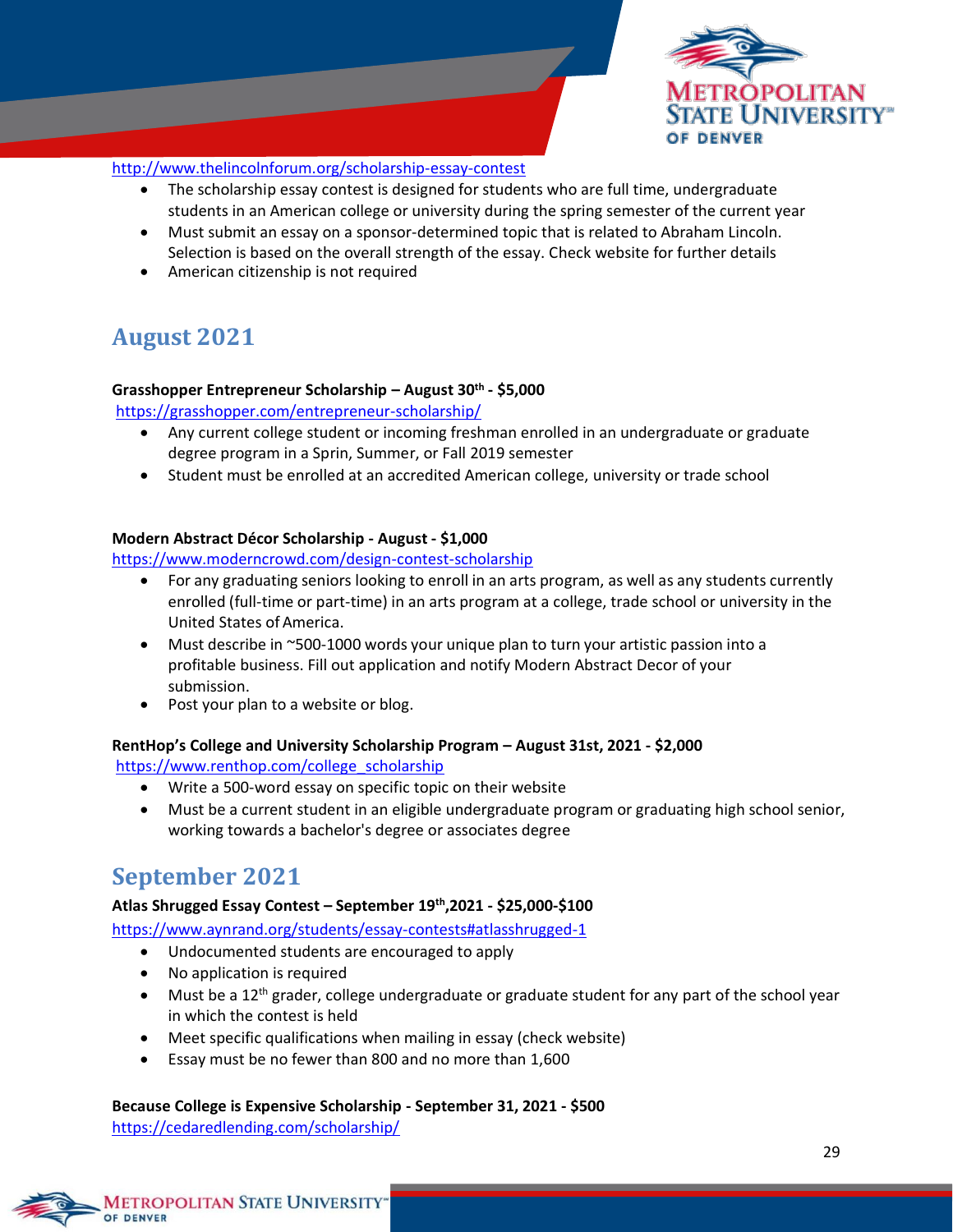

- High school Juniors and Seniors, current college students, adults looking to head back to college or graduate school.
- See website for details

#### **Diversity Scholarship Foundation (DSF) Scholarships – September 15, 2021 – Award Not Specified** <http://diversitychicago.org/dc/scholarships/>

Multiple awards; please visit website for details

- Must be pursuing a law degree.
- Applicants must be outstanding in character, integrity and leadership.

#### **Golden Door Scholars - September 16th, 2021 – Up to \$40,000 <https://www.goldendoorscholars.org/faq>**

- Applicants must be eligible for TPS/DACA student.
- Students may be high school, recent graduates, or currently enrolled in college pursuing an undergraduate degree

#### **The Hispanic Health Professional Student Scholarship - September 26th, 2021 – Award Not Specified**

- <https://www.nhmafoundation.org/the-hispanic-health-professional-student-scholarship>
- Graduate students in the following accredited graduate programs: Medicine: allopathic or osteopathic, Dentistry, pharmacy, Nursing (including BSN), Public Health/Policy, and Physician Assistant
- Must me enrolled full time for the 2019-2020 academic year
- Show exceptional academic performance, documented leadership activities, and commitment to a career providing healthcare services to the U.S. Hispanic community
- DACA recipient
- GPA requirement of 3.0
- Undergraduate and High School students are not eligible

### <span id="page-30-0"></span>**October 2021**

#### **AES Engineering Solutions – October 8, 2021 - \$500**

<http://www.aesengineers.com/scholarships.php>

- Scholarships are intended for our future leaders across a wide spectrum of fields of study. This award is available to high school seniors and all students attending a post-secondary educational facility.
- You are not required to be taking Engineering courses to be eligible.
- Submit an essay of between 500 and 1000 words in answer to the following question: When you look back on your life in 30 years, what would it take for you to consider your life successful? What relationships or accomplishments will be important on this journey?
- Include your full name as well as the name of the school you are attending this year and your plans for next year

#### **Evans Scholars Foundation - October 30th, 2021 – Full Tuition and Housing**  <https://wgaesf.org/a-life-changing-opportunity/applying-evans-scholarship>

• Strong caddie record: Applicants must have caddied, successfully and regularly, for a minimum of two years and are expected to caddie at their sponsoring club the year they apply for the scholarship.

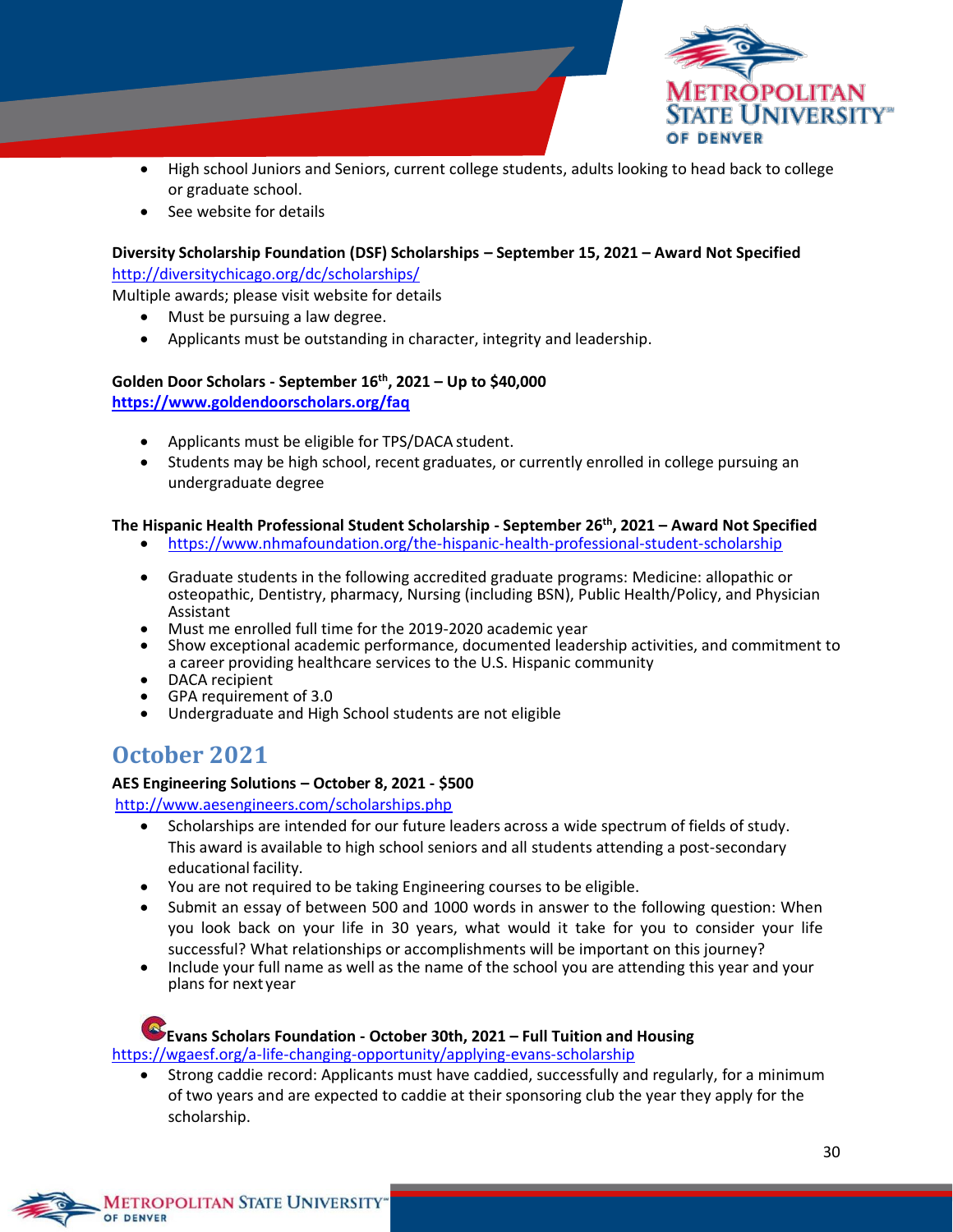

- Excellent academics: Applicants must have completed their junior year of high school with above a B average in college preparatory courses and are required to take the ACT.
- Demonstrated financial need: Applicants must clearly have a need for financial assistance.
- Outstanding character: Applicant must be outstanding character, integrity and leadership

#### **Maná Scholarship Program – October 23 3pm - \$3000**

<https://learnmore.scholarsapply.org/mana/>

- Identify as Latino and be between the ages of 18-35 years old as of the application deadline date
- Be U.S. citizens, legal residents of the U.S., or undocumented residents of the U.S., including Deferred Action for Childhood Arrivals (DACA) recipients
- Be high school seniors or graduates, or current college undergraduates
- Plan to enroll in full-time undergraduate study at an accredited two- or four-year college, university, or vocational-technical school in the U.S. for the entire upcoming academic year

#### **La Unidad Latina Foundation (LULF) - October 18, 2019 - \$501 - \$1,000**

<http://www.lulf.org/>

- Minimum cumulative GPA of 2.80 out of a 4.0 GPA scale.
- Currently enrolled in an eligible bachelor's or master's degree program at an accredited four-year college or university
- Completed at least one full-time year of study for undergraduate applicants, and for graduate applicants
- Must reside in the United States

#### **Scholarship America Dream Award - October 15th 2021 - \$5,000-15,000**

<https://scholarshipamerica.org/give/our-scholarships/dream-award/>

- Be at least 17 years of age
- Be U.S citizens, U.S. permanent residents (holders of a permanent Resident card), or individuals granted deferred action status under the Deffered Action for Childhood Arrivals program (DACA)
- Have received a high school diploma or the equivalent from a U.S. school by September 2019
- Have completed or expect to successfully complete a minmium of one full year of postsecondary education by June 2020
- Plan to enroll in full-time undergraduate study at the sophomore year level orhigher at an accredited two- or four-year college, university or vocational-technical school in the United States for the entire 2020-21 academic year
- Be studying to obtain an associate's or first bachelor's degree
- Have a minimum cumulative grade point average of 3.0 on a 4.0 scale (or its equivalent)
- Demonstrate financial need

**METROPOLITAN STATE UNIVERSITY**"

OF DENVER

#### **Youth Awards – October 15th, 2021 - \$2500-\$3,000**

<https://hhfawards.hispanicheritage.org/2019/forms/welcome.php>

- Be currently enrolled in high school and graduating in the spring of 2020
- Must have a minimum unweighted 3.0 GPA on a 4.0 scale or 7.5 on a 10.0 scale
- Must enroll at an accredited higher education institution in 2020-2021
- Be of Hispanic heritage (includes Spain, Brazil, Philippines)
- If selected, attendance to regional awards ceremony is mandatory and travel is at the recipient's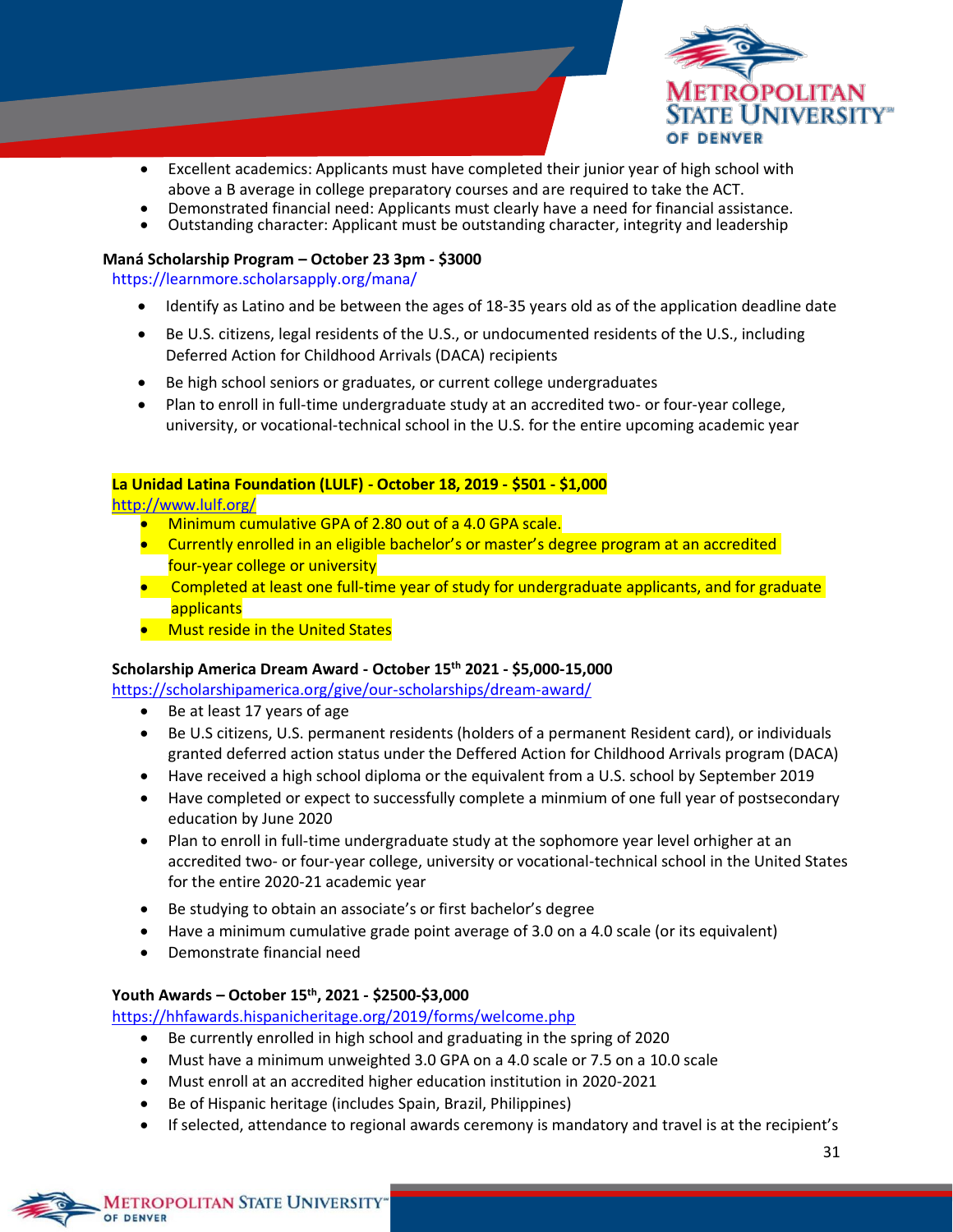

expense

Be a U.S. permanent resident, U.S. citizen, or qualify under the DACA

# <span id="page-32-0"></span>**November 2021**

#### **Boettcher Foundation - November 1st, 2021 - Potential Full Ride**

<https://boettcherfoundation.org/colorado-scholarships/>

- Be a graduating Colorado high school senior who has lived in Colorado for your junior and senior years of high school Be a citizen or permanent resident of the United States
- **OR** Meet the requirements for Colorado ASSET AND one of (a) or (b) below:
- Hold legal status in the United States; or Meet the requirements and have applied or started the process of applying for Deferred Action for Childhood Arrivals (DACA)\*\*
- \*\*The Trump Administration recently announced its intent to rescind the DACA program. At this time, applicants who currently hold or would have met the requirements for DACA are still welcome to apply for the Boettcher Scholarship. We will continue to work with our legal counsel to determine individual applicants' eligibility as executive or legislative efforts evolve in the coming months. Please note that eligibility to receive funding may change after an applicant enters our selection process.
- All qualified students are encouraged to apply, regardless of gender, creed, ethnic origin, race or sexual orientation. We do not give preference based on a student's choice of college or university, high school, city of residence or financial need.
- Relatives of Boettcher Trustees, officers or employees of the Boettcher Foundation are not eligible.

#### **Dan L. Meisinger, Sr. Memorial Learn to Fly Scholarship - Last Friday in November - \$2,500**

<https://www.nata.aero/scholarships/dan-l-meisinger-sr-memorial-learn-to-fly-scholarship>

- A college student currently enrolled in an aviation program
- A high academic achiever with a B average or better
- Recommended by aviation professional, although direct applications are acceptable
- Residents of Kansas, Missouri, and Illinois will be given preference.

#### **Jack Kent Cooke Foundation College Scholarship Program – November 13 th 2021– Award Not Specified**

<https://www.jkcf.org/our-scholarships/college-scholarship-program/>

- Senior standing Plan to graduate from a U.S. high school in spring 2018
- Fall College Enrollment Intend to enroll in an accredited four-year college beginning in fall 2018
- GPA Earn a cumulative unweight GPA of 3.5 or above.
- Test Scores Receive standardized test scores in the top 15%: SAT combined critical reading and math score of 1200 or above and/or ACT composite score of 26 or above.
- Income Demonstrate significant unmet financial need. We will consider applicants with family income up to

\$95,000. However, we anticipate that a majority of scholarship recipients will be eligible to receive a Pell grant.

#### L**atin American Educational Foundation Scholarship – November 24th - \$500 - \$3000**

<http://www.laef.org/Scholarship>

• All Colorado residents regardless of legal residency status or citizenship.

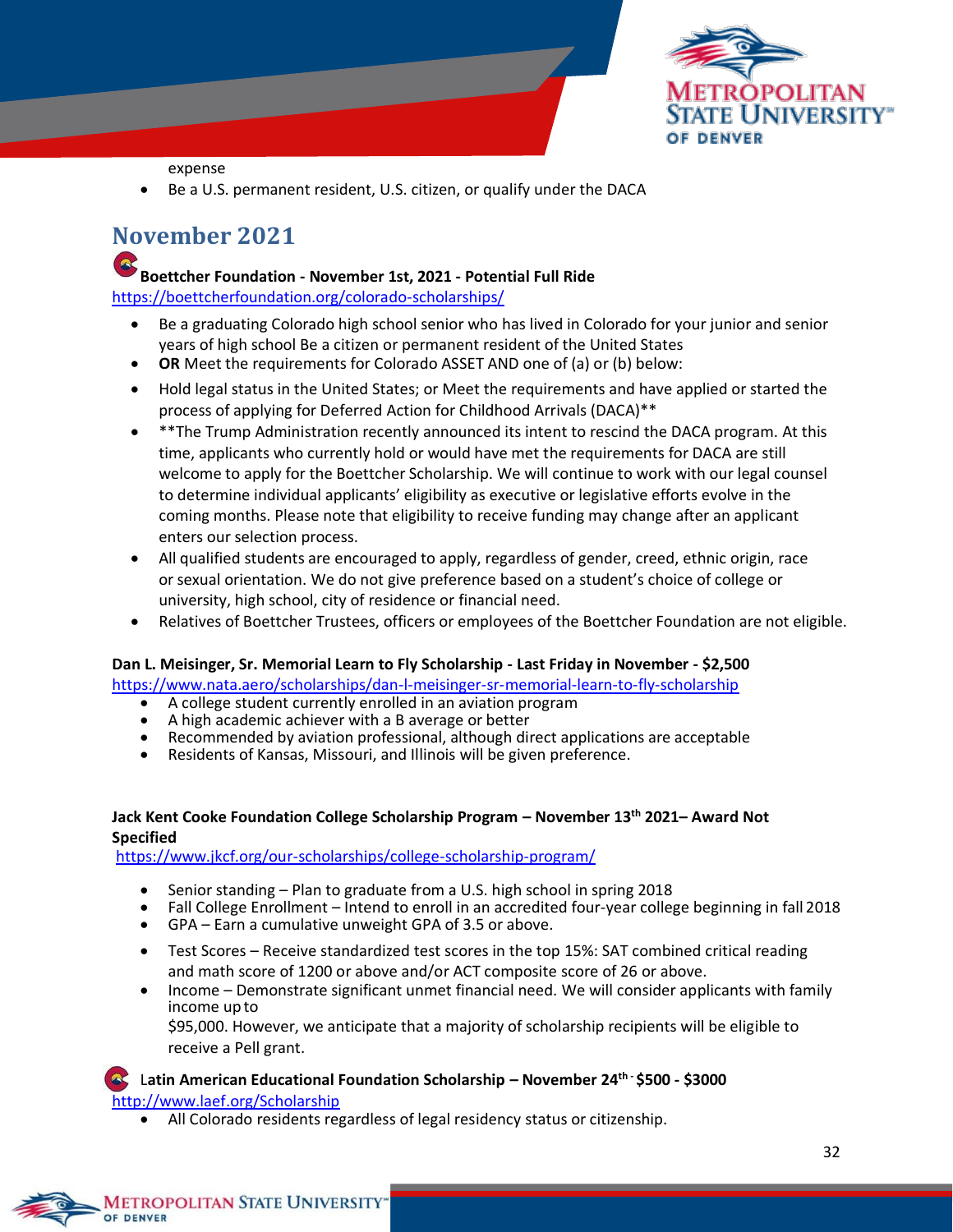

- Hispanic origin or actively involved in the Hispanic community.
- HS or college GPA of 3.0 or higher.
- High school and undergraduate students welcome.

#### **Dr. Juan Andrade Jr. Scholarship for Young Hispanic Leaders- Late November**

<https://www.ushli.org/dr-juan-andrade-scholarship-for-young-hispanic-leaders/>

- **Essay Questions**
- Portrait picture
- Resume
- Unofficial Transcript
- Letter of recommendation (2)

#### **Live Your Dream Award Soroptimist - November 15th - Up to \$16,000**

[https://www.soroptimist.org/our-work/live-your-dream-awards/apply-for-the-live-your-dream](https://www.soroptimist.org/our-work/live-your-dream-awards/apply-for-the-live-your-dream-awards.html#awardlevels)[awards.html#awardlevels](https://www.soroptimist.org/our-work/live-your-dream-awards/apply-for-the-live-your-dream-awards.html#awardlevels)

- If you are woman who:
	- Provides the primary financial support for yourself and your dependents. Dependents can include children, spouse, partner, siblings, and/or parents
	- Has financial need
	- Is enrolled in or has been accepted to a vocational/skills training program or an undergraduate degree program
	- Is motivated to achieve your education and career goals
	- Resides in USA
	- Has not previously been the recipient of this award
	- Does not have a graduate degree

#### **Prudential Spirit of Community Award – November 5th - \$1,000**

<https://spirit.prudential.com/awards/how-to-apply?lp=14779>

• Students must be in grades 5-12 from any state and show participation in volunteer activity

#### **Rumba Meats & USHLI Scholarship: Open to undocumented high school students – Deadline November 30, 2021 -\$1,000**

**<https://www.ushli.org/2020/09/01/rumba-meats-ushli-partner-to-award-25000-in-scholarships/>**

- Must be a high school senior graduating in the Spring of 2020
- Applicants must be enrolled or accepted for enrollment as full-time undergraduate students in an accredited four-year or two-year institution in the U.S. or U.S. territories
- Students must verify their enrollment status for the 2020/2021 academic school year prior to scholarship disbursement
- Applicants must demonstrate a verifiable need for financial support
- Consistent, active participation in public and/or community service activities
- At least one parent must be of Hispanic ancestry
- Minimum 2.5 GPA

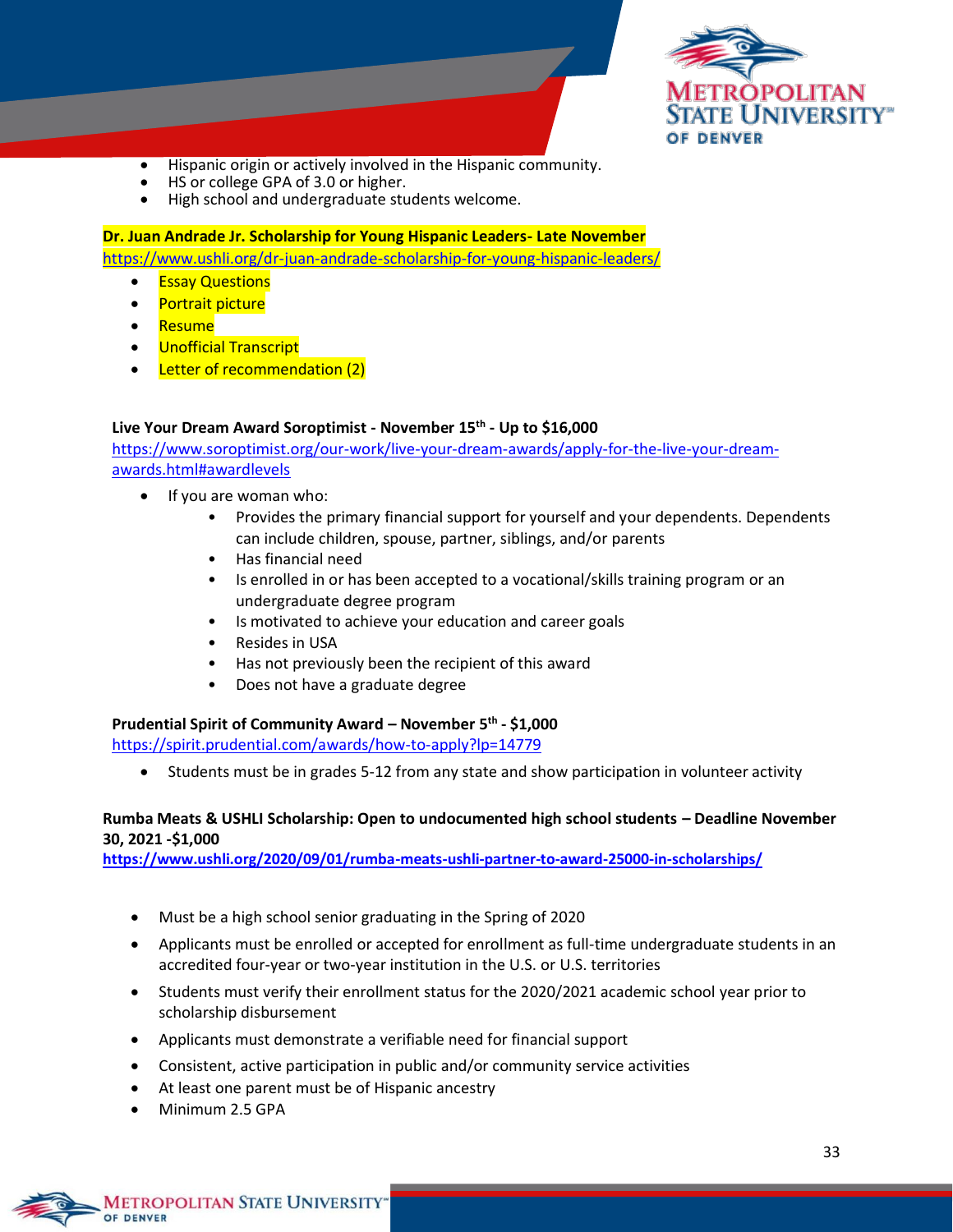

**Scholarship for Young Hispanic Leaders – Check Website for Deadline - \$1,000-\$500 <https://www.ushli.org/dr-juan-andrade-scholarship-for-young-hispanic-leaders/>**

- Must be enrolled or accepted for enrollment as a full-time student, in an accredited four-year or two-year institution in the U.S. or U.S. Territories.
- Demonstrate a verifiable need for financial support.
- At least one parent must be of Hispanic ancestry.

# <span id="page-34-0"></span>**December 2021**

#### **Because College is Expensive Scholarship - December 31, 2021 - \$500**

<https://cedaredlending.com/scholarship/>

- High school Juniors and Seniors, current college students, adults looking to head back to college or graduate school.
- See website for details

#### **Chameleon John – Check Website for Deadline - \$1,000**

<https://www.chameleonjohn.com/scholarship/universities/apply>

- Your desired University must be in the United States
- You must answer all questions in our application form
- You must choose one of the Universities from the list

#### **Dr. Pepper – Opens Mid-August - \$100,000**

<https://www.drpeppertuition.com/>

- Tell us how you'll change the world in 350 characters or less
- Rally your friends to vote
- Once you have reach 50 votes, submit a video to inspire more fans
- 18-24 years old

#### **Ford Foundation Pre-Doctoral Fellowship: Open to Undocumented Graduate Students with DACA – December 17, 2021 - \$24,000**

[https://sites.nationalacademies.org/PGA/FordFellowships/PGA\\_171962](https://sites.nationalacademies.org/PGA/FordFellowships/PGA_171962)

- All U.S. citizens, U.S. nationals, and U.S. permanent residents (holders of a Permanent Resident Card), as well as individuals granted deferred action status under the Deferred Action for Childhood Arrivals Program, political asylees, and refugees, regardless of race, national origin, religion, gender, age, disability, or sexual orientation.
- 2) Individuals with evidence of superior academic achievement (such as grade point average, class rank, honors, or other designations).
- 3) Individuals committed to a career in teaching and research at the college or university level.
- 4) Individuals enrolled in or planning to enroll in an eligible research-based (dissertation-required) program leading to a Ph.D. or Sc.D. degree at a non-proprietary (not for profit) U.S. institution of higher education.
- 5) Individuals who as of the 2020 fall semester require a minimum of three years of study to complete their Ph.D./Sc.D. degree.
- 6) Individuals who have not earned a doctoral degree at any time, in any field.

#### **Leadership Enterprise for a Diverse America – December 11th – Award Not Specified**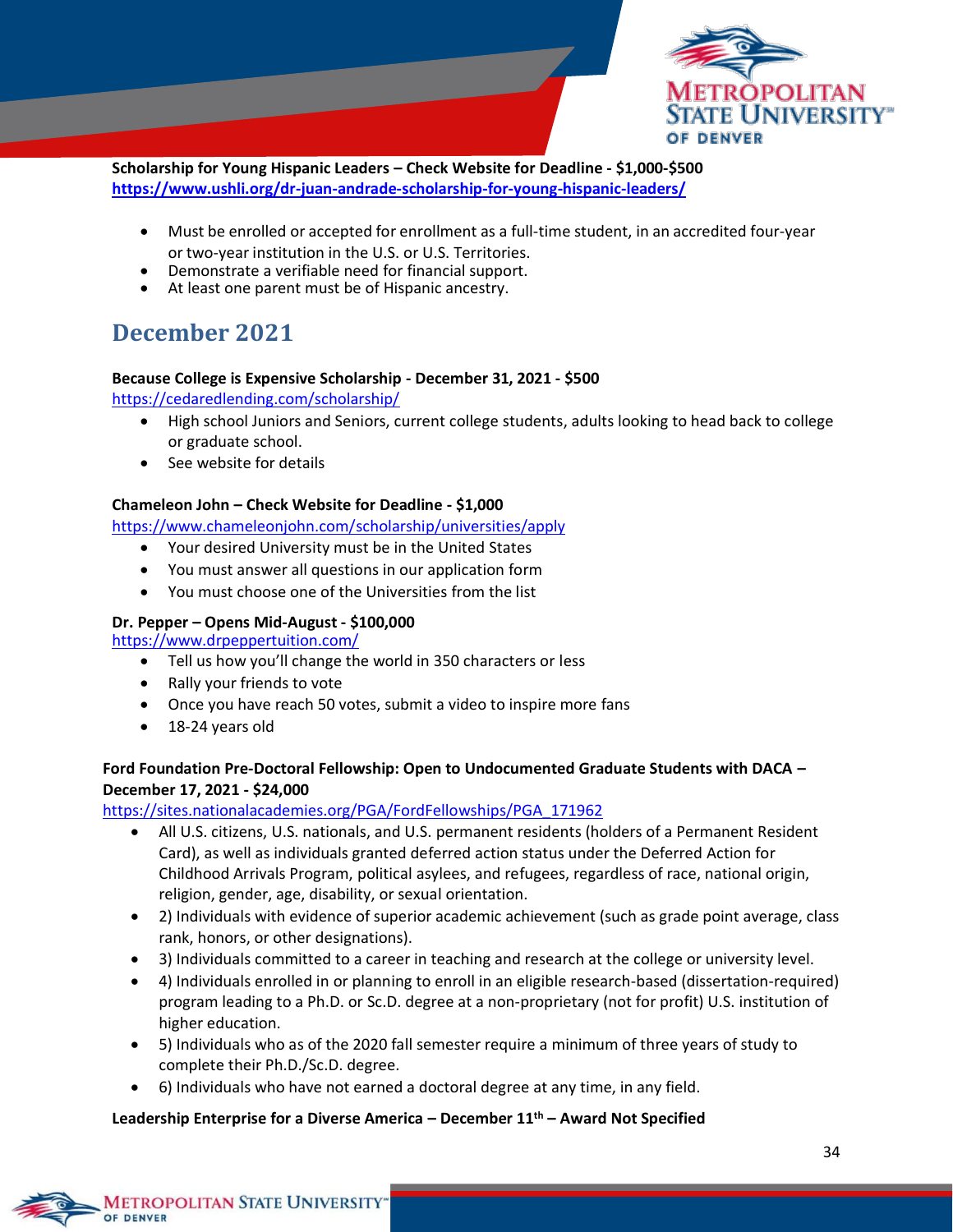

<http://ledascholars.org/our-program/leda-scholars-program/recruitment-admissions/apply/>

- Be a junior in a public high school (11th grader) at the time of applying
- Students must be U. S. citizens, Permanent Residents, or have been granted Deferred Action for Childhood Arrivals (DACA) status.
- GPA of at least 3.6 and class ranking within the top 10% of the high school class.

#### **NATA Business Scholarship - Last Friday of December - \$2,500**

- <https://www.nata.aero/scholarships/nata-business-scholarship.aspx>
	- Be 18 years of age or older
	- Be nominated and endorsed by a representative of a Regular or Associate Member Company of the NATA
	- Possess a Student Pilot Certificate (or higher), with a third-class medical certificate, if applying for pilot certificates or ratings
	- Demonstrate a commitment to general aviation.

#### **Comcast Leaders and Achievers Scholarship Program- Deadline: Beginning of December**

#### <https://learnmore.scholarsapply.org/leadersandachievers/>

- Have a demonstrated commitment to community service, outstanding qualities in character, integrity and leadership
- Be enrolled as a high school senior
- Reside in a community served by Comcast and/or participating NBCUniversal or Telemundo markets. Please enter zip code below to confirm eligibility
- Plan to enroll in full-time undergraduate study at an accredited two- or four-year college or university or vocational-technical college in the United States for the entire 2020 – 2021 academic year
- Have a minimum GPA of 3.0 on a 4.0 scale (or its equivalent)
- Demonstrate financial need

#### **Overseas Press Club Foundation – December 1st, 2021 – \$3,000**

<https://overseaspressclubfoundation.org/apply.html>

• Study at an American college/university and aspire to become a foreign correspondent

#### **Pioneers of Flight Scholarship - Last Friday in December - \$1,000**

<https://www.nata.aero/scholarships/pioneers-of-flight-scholarship>

- College students in their sophomore or junior year who are enrolled in a full-time aviation degree program at an accredited four-year college or university
- A high academic achiever with a 3.0 GPA or better, on a 4.0 scale

#### **Scholastic Art & Writing Awards; Multiple Scholarships Available – Opens 2021 – 10,000-1,000** <https://www.artandwriting.org/scholarships/>

• Must be enrolled in grades 7-12 in a public, private, or parochial school, or be a homeschooled student in the U.S., Canada, or American schools abroad.

**The Science Ambassador Scholarship - Opens Fall 2021 – Full ride**